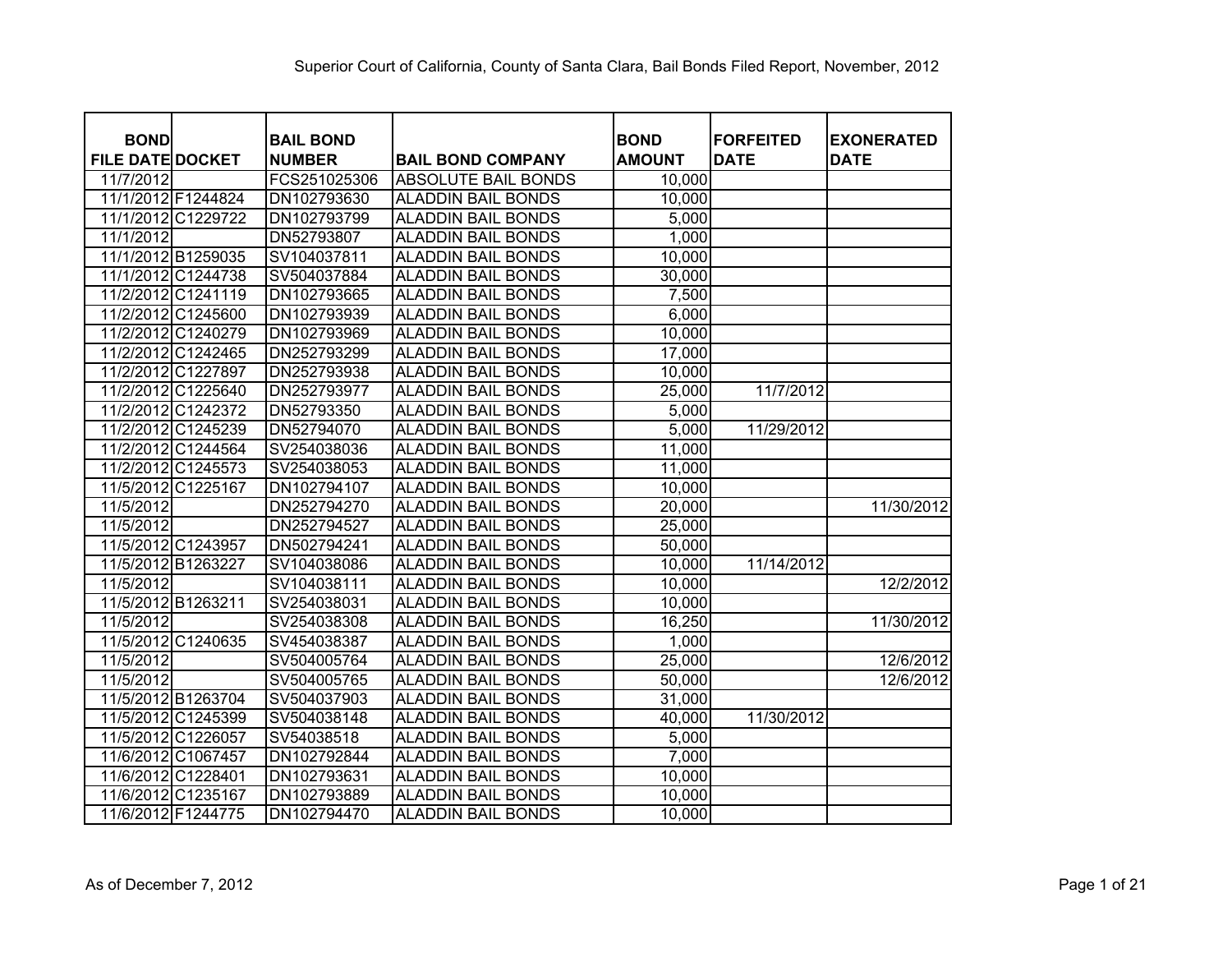| <b>BOND</b>             | <b>BAIL BOND</b> |                           | <b>BOND</b>   | <b>FORFEITED</b> | <b>EXONERATED</b> |
|-------------------------|------------------|---------------------------|---------------|------------------|-------------------|
| <b>FILE DATE DOCKET</b> | <b>NUMBER</b>    | <b>BAIL BOND COMPANY</b>  | <b>AMOUNT</b> | <b>DATE</b>      | <b>DATE</b>       |
| 11/6/2012               | DN252794093      | <b>ALADDIN BAIL BONDS</b> | 12,000        |                  | 12/2/2012         |
| 11/6/2012               | DN252794633      | <b>ALADDIN BAIL BONDS</b> | 25,000        |                  |                   |
| 11/6/2012               | DN252794643      | <b>ALADDIN BAIL BONDS</b> | 10,000        |                  |                   |
| 11/6/2012               | DN502794368      | <b>ALADDIN BAIL BONDS</b> | 5,000         |                  |                   |
| 11/6/2012 C1244895      | DN502794678      | <b>ALADDIN BAIL BONDS</b> | 30,000        |                  |                   |
| 11/6/2012 C1244563      | DN502794706      | <b>ALADDIN BAIL BONDS</b> | 50,000        |                  |                   |
| 11/6/2012 C1070311      | DN52793632       | <b>ALADDIN BAIL BONDS</b> | 2,500         |                  |                   |
| 11/6/2012               | SV104038555      | <b>ALADDIN BAIL BONDS</b> | 10,000        |                  |                   |
| 11/6/2012 B1263272      | SV254038448      | <b>ALADDIN BAIL BONDS</b> | 20,000        |                  |                   |
| 11/6/2012               | SV504038412      | <b>ALADDIN BAIL BONDS</b> | 27,250        |                  |                   |
| 11/6/2012               | SV504038593      | <b>ALADDIN BAIL BONDS</b> | 25,000        |                  |                   |
| 11/6/2012 B1263693      | SV54038192       | <b>ALADDIN BAIL BONDS</b> | 5,000         |                  |                   |
| 11/6/2012 B1259705      | SV54038488       | <b>ALADDIN BAIL BONDS</b> | 5,000         |                  |                   |
| 11/7/2012 C1244585      | DN102794815      | <b>ALADDIN BAIL BONDS</b> | 10,000        |                  |                   |
| 11/7/2012 C1244421      | DN252794895      | <b>ALADDIN BAIL BONDS</b> | 25,000        | 12/3/2012        |                   |
| 11/7/2012 B1262307      | DN52793830       | <b>ALADDIN BAIL BONDS</b> | 5,000         |                  |                   |
| 11/7/2012 C1239666      | DN52794883       | <b>ALADDIN BAIL BONDS</b> | 5,000         |                  |                   |
| 11/7/2012 BB837598      | SV104037972      | <b>ALADDIN BAIL BONDS</b> | 10,000        |                  |                   |
| 11/7/2012 C1244542      | SV104038753      | <b>ALADDIN BAIL BONDS</b> | 10,000        |                  |                   |
| 11/7/2012 C1241050      | SV104038776      | <b>ALADDIN BAIL BONDS</b> | 10,000        |                  |                   |
| 11/8/2012 C1234583      | DN252794144      | <b>ALADDIN BAIL BONDS</b> | 15,000        |                  |                   |
| 11/8/2012 C1243007      | DN252794152      | <b>ALADDIN BAIL BONDS</b> | 15,000        |                  |                   |
| 11/8/2012 F1243813      | DN252794849      | <b>ALADDIN BAIL BONDS</b> | 25,000        |                  |                   |
| 11/8/2012 C1244228      | DN252795038      | <b>ALADDIN BAIL BONDS</b> | 25,000        |                  |                   |
| 11/8/2012 C1242199      | DN52794502       | <b>ALADDIN BAIL BONDS</b> | 5,000         |                  |                   |
| 11/8/2012 C1242707      | SV104038479      | <b>ALADDIN BAIL BONDS</b> | 10,000        |                  |                   |
| 11/8/2012 C1244918      | SV104038842      | <b>ALADDIN BAIL BONDS</b> | 10,000        | 11/20/2012       |                   |
| 11/8/2012 F1243234      | SV254038775      | <b>ALADDIN BAIL BONDS</b> | 15,000        |                  |                   |
| 11/8/2012 C1243094      | SV254038812      | <b>ALADDIN BAIL BONDS</b> | 20,000        |                  |                   |
| 11/8/2012 F1244218      | SV254038863      | <b>ALADDIN BAIL BONDS</b> | 25,000        | 11/16/2012       |                   |
| 11/8/2012 C1244104      | SV504038248      | <b>ALADDIN BAIL BONDS</b> | 50,000        |                  |                   |
| 11/8/2012               | SV504038815      | <b>ALADDIN BAIL BONDS</b> | 36,000        |                  | 12/5/2012         |
| 11/8/2012 F1244630      | SV54038864       | <b>ALADDIN BAIL BONDS</b> | 2,000         | 11/16/2012       |                   |
| 11/9/2012               | DN252795114      | <b>ALADDIN BAIL BONDS</b> | 25,000        |                  |                   |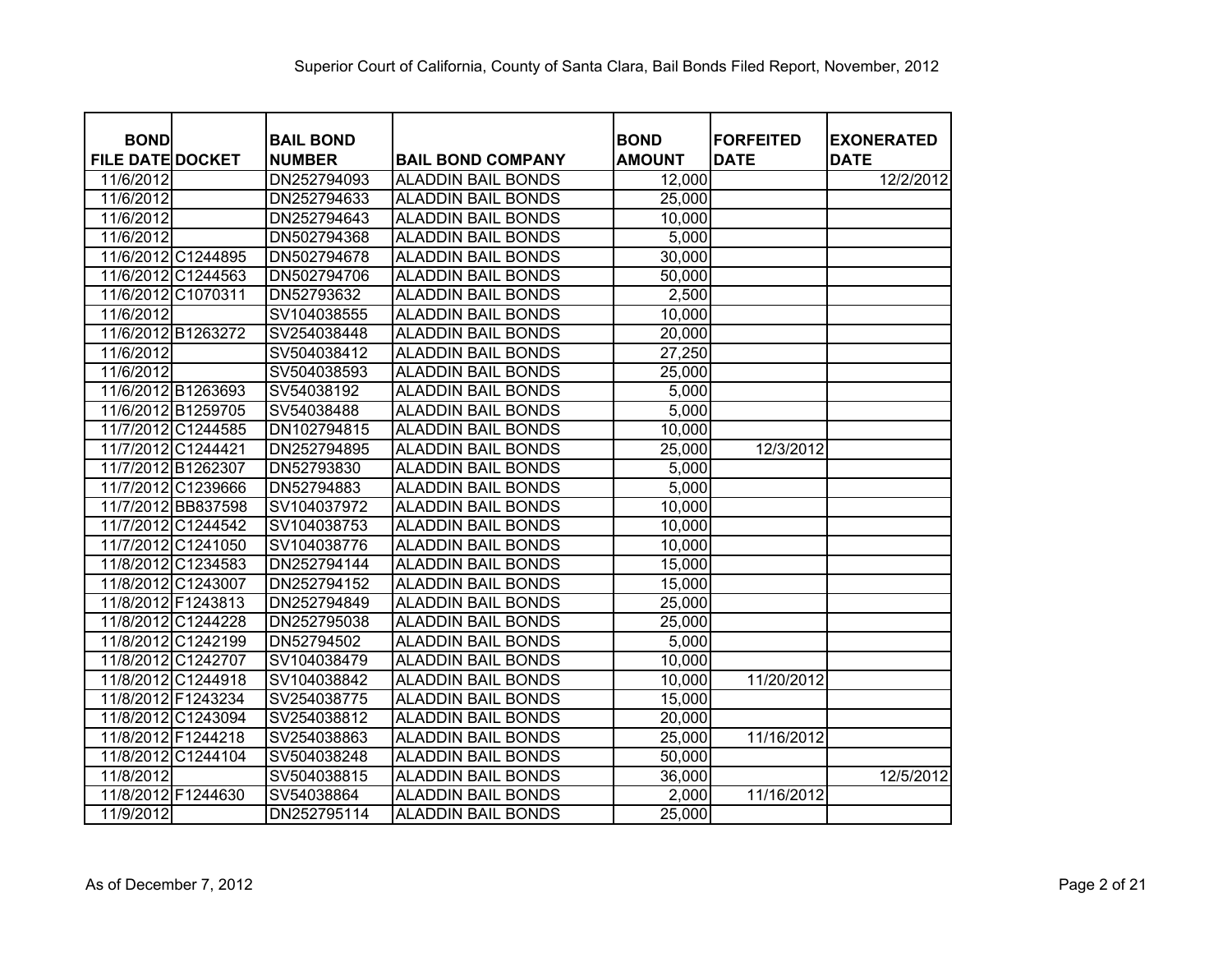| <b>BOND</b>             |                    | <b>BAIL BOND</b> |                           | <b>BOND</b>   | <b>FORFEITED</b> | <b>EXONERATED</b> |
|-------------------------|--------------------|------------------|---------------------------|---------------|------------------|-------------------|
| <b>FILE DATE DOCKET</b> |                    | <b>NUMBER</b>    | <b>BAIL BOND COMPANY</b>  | <b>AMOUNT</b> | <b>DATE</b>      | <b>DATE</b>       |
|                         | 11/9/2012 B1157318 | SV104038736      | <b>ALADDIN BAIL BONDS</b> | 10,000        |                  |                   |
|                         | 11/9/2012 C1109316 | SV104038947      | <b>ALADDIN BAIL BONDS</b> | 5,000         |                  |                   |
|                         | 11/9/2012 B1263272 | SV254038914      | <b>ALADDIN BAIL BONDS</b> | 20,000        |                  |                   |
|                         | 11/9/2012 C1244894 | SV254038954      | <b>ALADDIN BAIL BONDS</b> | 25,000        |                  |                   |
| 11/13/2012 C1233614     |                    | DN1002748516     | <b>ALADDIN BAIL BONDS</b> | 96,000        |                  |                   |
| 11/13/2012 C1244695     |                    | DN1002795516     | <b>ALADDIN BAIL BONDS</b> | 100,000       |                  |                   |
| 11/13/2012 C1237248     |                    | DN102795288      | <b>ALADDIN BAIL BONDS</b> | 6,000         |                  |                   |
| 11/13/2012 C1242712     |                    | DN252795361      | <b>ALADDIN BAIL BONDS</b> | 25,000        |                  |                   |
| 11/13/2012              |                    | DN252795527      | <b>ALADDIN BAIL BONDS</b> | 15,000        |                  |                   |
| 11/13/2012              |                    | DN252795532      | <b>ALADDIN BAIL BONDS</b> | 25,000        |                  |                   |
| 11/13/2012              |                    | DN252795552      | <b>ALADDIN BAIL BONDS</b> | 11,000        |                  |                   |
| 11/13/2012              |                    | DN252795645      | <b>ALADDIN BAIL BONDS</b> | 25,000        |                  |                   |
| 11/13/2012              |                    | DN252795680      | <b>ALADDIN BAIL BONDS</b> | 10,000        |                  |                   |
| 11/13/2012 C1244889     |                    | DN502784832      | <b>ALADDIN BAIL BONDS</b> | 25,000        |                  |                   |
| 11/13/2012              | C1119492           | DN502784833      | <b>ALADDIN BAIL BONDS</b> | 50,000        |                  |                   |
| 11/13/2012              |                    | DN502795240      | <b>ALADDIN BAIL BONDS</b> | 25,000        |                  | 11/26/2012        |
| 11/13/2012 C1235647     |                    | DN52795289       | <b>ALADDIN BAIL BONDS</b> | 4,000         |                  |                   |
| 11/13/2012 C1228934     |                    | DN52795290       | <b>ALADDIN BAIL BONDS</b> | 4,000         |                  |                   |
| 11/13/2012 C1235675     |                    | DN52795291       | <b>ALADDIN BAIL BONDS</b> | 4,000         |                  |                   |
| 11/13/2012 C1107615     |                    | DN52795364       | <b>ALADDIN BAIL BONDS</b> | 5,000         |                  |                   |
| 11/13/2012              | C1244974           | SV1004039313     | <b>ALADDIN BAIL BONDS</b> | 100,000       |                  |                   |
| 11/13/2012              |                    | SV104039187      | <b>ALADDIN BAIL BONDS</b> | 6,000         |                  |                   |
| 11/13/2012 C1243866     |                    | SV254039215      | <b>ALADDIN BAIL BONDS</b> | 25,000        |                  | 11/14/2012        |
| 11/13/2012              |                    | SV254039224      | <b>ALADDIN BAIL BONDS</b> | 11,000        |                  |                   |
| 11/13/2012 C1244542     |                    | SV504039258      | <b>ALADDIN BAIL BONDS</b> | 50,000        |                  |                   |
| 11/13/2012 C1230898     |                    | SV54039282       | <b>ALADDIN BAIL BONDS</b> | 5,000         |                  |                   |
| 11/14/2012              | C1245140           | DN1002795811     | <b>ALADDIN BAIL BONDS</b> | 57,000        |                  |                   |
| 11/14/2012              |                    | DN102793858      | <b>ALADDIN BAIL BONDS</b> | 6,000         |                  |                   |
| 11/14/2012 F1243087     |                    | DN102795015      | <b>ALADDIN BAIL BONDS</b> | 6,000         |                  |                   |
| 11/14/2012 C1242125     |                    | DN102795182      | <b>ALADDIN BAIL BONDS</b> | 10,000        |                  |                   |
| 11/14/2012 F1244326     |                    | DN102795327      | <b>ALADDIN BAIL BONDS</b> | 6,000         |                  |                   |
| 11/14/2012              |                    | DN102795836      | <b>ALADDIN BAIL BONDS</b> | 10,000        |                  |                   |
| 11/14/2012              |                    | DN1502795215     | <b>ALADDIN BAIL BONDS</b> | 120,000       |                  |                   |
| 11/14/2012 C1236612     |                    | DN1502795510     | <b>ALADDIN BAIL BONDS</b> | 150,000       |                  |                   |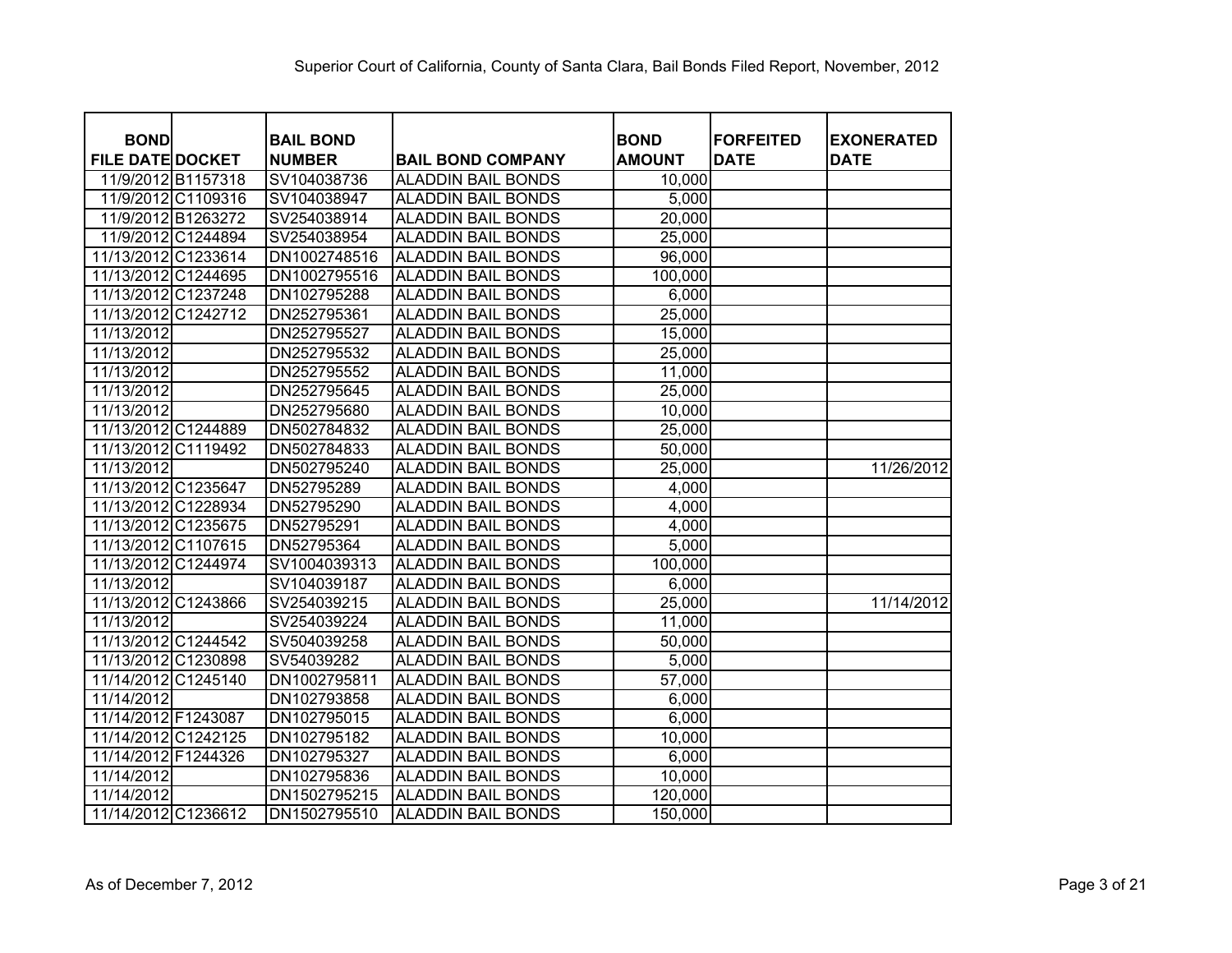| <b>BOND</b>             | <b>BAIL BOND</b> |                           | <b>BOND</b>   | <b>FORFEITED</b> | <b>EXONERATED</b> |
|-------------------------|------------------|---------------------------|---------------|------------------|-------------------|
| <b>FILE DATE DOCKET</b> | <b>NUMBER</b>    | <b>BAIL BOND COMPANY</b>  | <b>AMOUNT</b> | <b>DATE</b>      | <b>DATE</b>       |
| 11/14/2012 B1259042     | DN252795154      | <b>ALADDIN BAIL BONDS</b> | 20,000        |                  |                   |
| 11/14/2012              | DN252795199      | <b>ALADDIN BAIL BONDS</b> | 25,000        |                  |                   |
| 11/14/2012              | DN252795476      | <b>ALADDIN BAIL BONDS</b> | 25,000        |                  |                   |
| 11/14/2012 F1243381     | DN252795578      | <b>ALADDIN BAIL BONDS</b> | 25,000        |                  |                   |
| 11/14/2012 C1242443     | DN502792514      | <b>ALADDIN BAIL BONDS</b> | 10,000        |                  |                   |
| 11/14/2012              | DN502795359      | <b>ALADDIN BAIL BONDS</b> | 25,000        |                  |                   |
| 11/14/2012 C1242418     | DN52795106       | <b>ALADDIN BAIL BONDS</b> | 5,000         |                  |                   |
| 11/14/2012 C1243296     | DN52795125       | <b>ALADDIN BAIL BONDS</b> | 5,000         |                  |                   |
| 11/14/2012 B1262933     | DN52795140       | <b>ALADDIN BAIL BONDS</b> | 5,000         |                  |                   |
| 11/14/2012 B1263322     | DN52795314       | <b>ALADDIN BAIL BONDS</b> | 5,000         |                  | 11/15/2012        |
| 11/14/2012 B1263517     | SV104039310      | <b>ALADDIN BAIL BONDS</b> | 10,000        |                  |                   |
| 11/14/2012              | SV254038913      | <b>ALADDIN BAIL BONDS</b> | 25,000        |                  |                   |
| 11/14/2012 B1263517     | SV254039330      | <b>ALADDIN BAIL BONDS</b> | 20,000        |                  |                   |
| 11/14/2012 C1109316     | SV54038980       | <b>ALADDIN BAIL BONDS</b> | 5,000         |                  |                   |
| 11/14/2012 B1154257     | SV54039565       | <b>ALADDIN BAIL BONDS</b> | 4,500         |                  |                   |
| 11/15/2012 C1243443     | DN52795806       | <b>ALADDIN BAIL BONDS</b> | 1,000         |                  |                   |
| 11/15/2012 C1224072     | DN52796031       | <b>ALADDIN BAIL BONDS</b> | 3,000         |                  |                   |
| 11/15/2012 C1238710     | DN52796032       | <b>ALADDIN BAIL BONDS</b> | 5,000         |                  |                   |
| 11/15/2012 C1121975     | DN52796033       | <b>ALADDIN BAIL BONDS</b> | 1,000         |                  |                   |
| 11/15/2012 F1241691     | SV104039549      | <b>ALADDIN BAIL BONDS</b> | 7,000         |                  |                   |
| 11/15/2012 C1242363     | SV254038601      | <b>ALADDIN BAIL BONDS</b> | 20,000        |                  |                   |
| 11/15/2012 C1244784     | SV254039631      | <b>ALADDIN BAIL BONDS</b> | 15,000        |                  |                   |
| 11/15/2012              | SV504039645      | <b>ALADDIN BAIL BONDS</b> | 40,000        |                  |                   |
| 11/16/2012 F1243127     | DN252795237      | <b>ALADDIN BAIL BONDS</b> | 25,000        |                  |                   |
| 11/16/2012              | SV254039810      | <b>ALADDIN BAIL BONDS</b> | 20,000        |                  |                   |
| 11/16/2012 C1244836     | SV504005766      | <b>ALADDIN BAIL BONDS</b> | 50,000        |                  |                   |
| 11/16/2012 C1242209     | SV504033119      | <b>ALADDIN BAIL BONDS</b> | 10,000        |                  |                   |
| 11/19/2012              | DN102748496      | <b>ALADDIN BAIL BONDS</b> | 10,000        |                  |                   |
| 11/19/2012              | DN102795765      | <b>ALADDIN BAIL BONDS</b> | 10,000        |                  |                   |
| 11/19/2012 B1263519     | DN102795889      | <b>ALADDIN BAIL BONDS</b> | 10,000        |                  |                   |
| 11/19/2012              | DN102796339      | <b>ALADDIN BAIL BONDS</b> | 10,000        |                  |                   |
| 11/19/2012 C1229237     | DN102796481      | <b>ALADDIN BAIL BONDS</b> | 10,000        |                  | 12/4/2012         |
| 11/19/2012 C1232091     | DN102796482      | <b>ALADDIN BAIL BONDS</b> | 7,000         |                  | 12/4/2012         |
| 11/19/2012 C1113504     | DN102796643      | <b>ALADDIN BAIL BONDS</b> | 10,000        |                  |                   |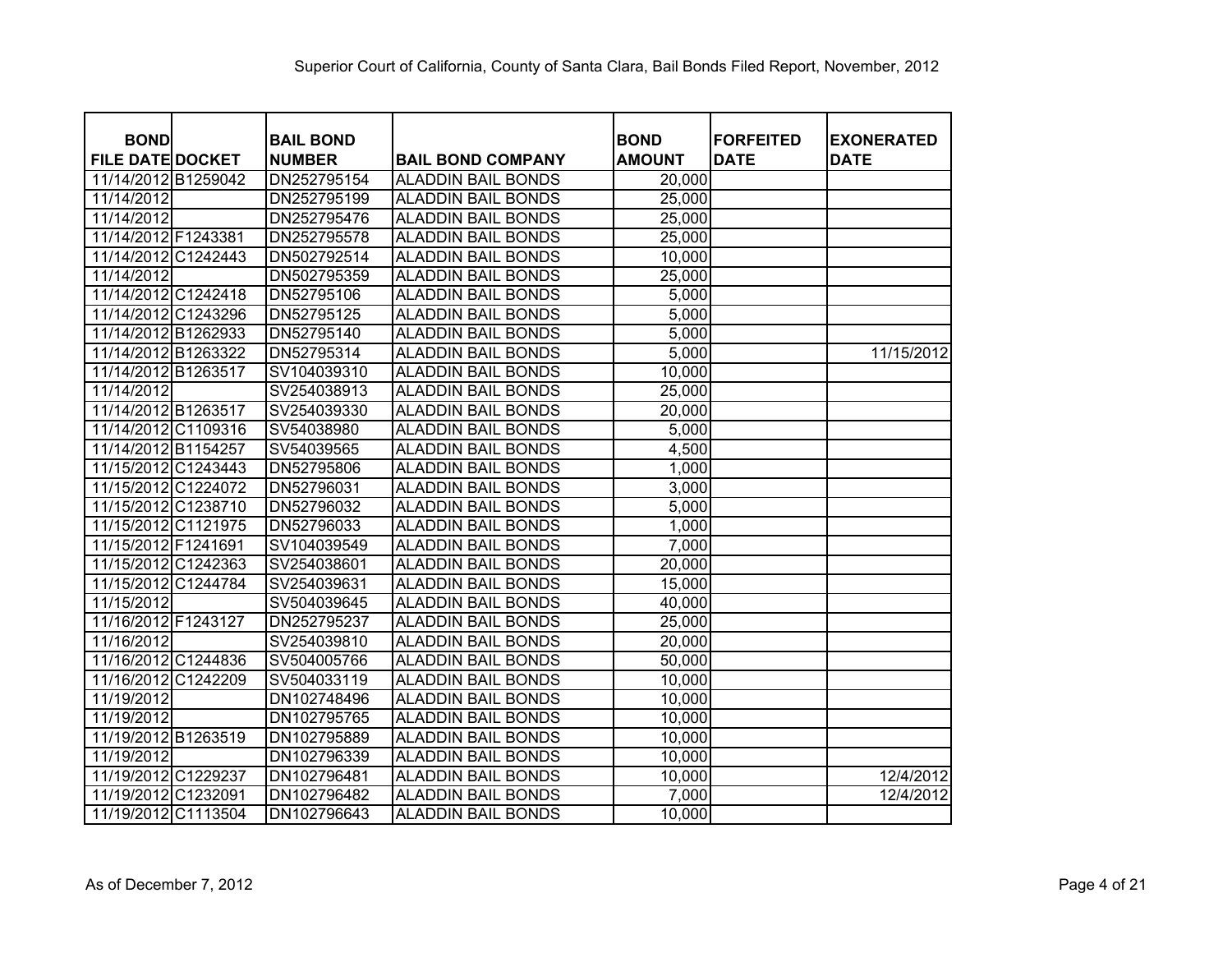| <b>BOND</b>             | <b>BAIL BOND</b> |                           | <b>BOND</b>   | <b>FORFEITED</b> | <b>EXONERATED</b> |
|-------------------------|------------------|---------------------------|---------------|------------------|-------------------|
| <b>FILE DATE DOCKET</b> | <b>NUMBER</b>    | <b>BAIL BOND COMPANY</b>  | <b>AMOUNT</b> | <b>DATE</b>      | <b>DATE</b>       |
| 11/19/2012              | DN252795910      | <b>ALADDIN BAIL BONDS</b> | 11,000        |                  |                   |
| 11/19/2012 B1261480     | DN252796035      | <b>ALADDIN BAIL BONDS</b> | 20,000        |                  |                   |
| 11/19/2012 C1243352     | DN252796210      | <b>ALADDIN BAIL BONDS</b> | 25,000        |                  |                   |
| 11/19/2012              | DN252796248      | <b>ALADDIN BAIL BONDS</b> | 11,000        |                  |                   |
| 11/19/2012              | DN252796356      | <b>ALADDIN BAIL BONDS</b> | 15,000        |                  |                   |
| 11/19/2012 C1244795     | DN252796449      | <b>ALADDIN BAIL BONDS</b> | 15,000        |                  |                   |
| 11/19/2012 C1229683     | DN252796478      | <b>ALADDIN BAIL BONDS</b> | 25,000        |                  | 12/4/2012         |
| 11/19/2012 C1244726     | DN252796560      | <b>ALADDIN BAIL BONDS</b> | 15,000        |                  |                   |
| 11/19/2012 C1245803     | DN252796601      | <b>ALADDIN BAIL BONDS</b> | 16,000        |                  |                   |
| 11/19/2012              | DN252796642      | <b>ALADDIN BAIL BONDS</b> | 11,000        |                  |                   |
| 11/19/2012              | DN252796690      | <b>ALADDIN BAIL BONDS</b> | 11,000        |                  |                   |
| 11/19/2012 C1233942     | DN252796712      | <b>ALADDIN BAIL BONDS</b> | 25,000        |                  |                   |
| 11/19/2012 B1258547     | DN502795878      | <b>ALADDIN BAIL BONDS</b> | 50,000        |                  |                   |
| 11/19/2012              | DN502795964      | <b>ALADDIN BAIL BONDS</b> | 31,000        |                  |                   |
| 11/19/2012              | DN502796650      | <b>ALADDIN BAIL BONDS</b> | 40,000        |                  |                   |
| 11/19/2012 C1223616     | DN52796480       | <b>ALADDIN BAIL BONDS</b> | 5,000         |                  | 12/4/2012         |
| 11/19/2012 C1225450     | DN52796484       | <b>ALADDIN BAIL BONDS</b> | 5,000         |                  | 12/4/2012         |
| 11/19/2012 C1241744     | DN52796636       | <b>ALADDIN BAIL BONDS</b> | 5,000         |                  |                   |
| 11/19/2012 C1245244     | SV104039984      | <b>ALADDIN BAIL BONDS</b> | 10,000        |                  |                   |
| 11/19/2012 C1240534     | SV104040035      | <b>ALADDIN BAIL BONDS</b> | 7,500         |                  |                   |
| 11/19/2012              | SV104040148      | <b>ALADDIN BAIL BONDS</b> | 10,000        |                  |                   |
| 11/19/2012              | SV104040314      | <b>ALADDIN BAIL BONDS</b> | 10,000        |                  |                   |
| 11/19/2012 B1263501     | SV254039703      | <b>ALADDIN BAIL BONDS</b> | 21,000        |                  |                   |
| 11/19/2012 C1235483     | SV504040026      | <b>ALADDIN BAIL BONDS</b> | 46,000        |                  |                   |
| 11/19/2012              | SV504040261      | <b>ALADDIN BAIL BONDS</b> | 50,000        |                  |                   |
| 11/20/2012 B1263403     | DN1002796412     | <b>ALADDIN BAIL BONDS</b> | 55,000        |                  |                   |
| 11/20/2012 C1224158     | DN102795601      | <b>ALADDIN BAIL BONDS</b> | 7,500         |                  |                   |
| 11/20/2012 C1236244     | DN102796773      | <b>ALADDIN BAIL BONDS</b> | 10,000        |                  |                   |
| 11/20/2012              | DN252796714      | <b>ALADDIN BAIL BONDS</b> | 20,000        |                  |                   |
| 11/20/2012 F1244770     | DN252796793      | <b>ALADDIN BAIL BONDS</b> | 25,000        |                  |                   |
| 11/20/2012              | DN252796802      | <b>ALADDIN BAIL BONDS</b> | 15,000        |                  |                   |
| 11/20/2012 B1262667     | DN52796286       | <b>ALADDIN BAIL BONDS</b> | 2,000         |                  |                   |
| 11/20/2012 B1261092     | DN52796425       | <b>ALADDIN BAIL BONDS</b> | 5,000         |                  |                   |
| 11/20/2012 C1228758     | DN52796483       | <b>ALADDIN BAIL BONDS</b> | 5,000         |                  | 12/4/2012         |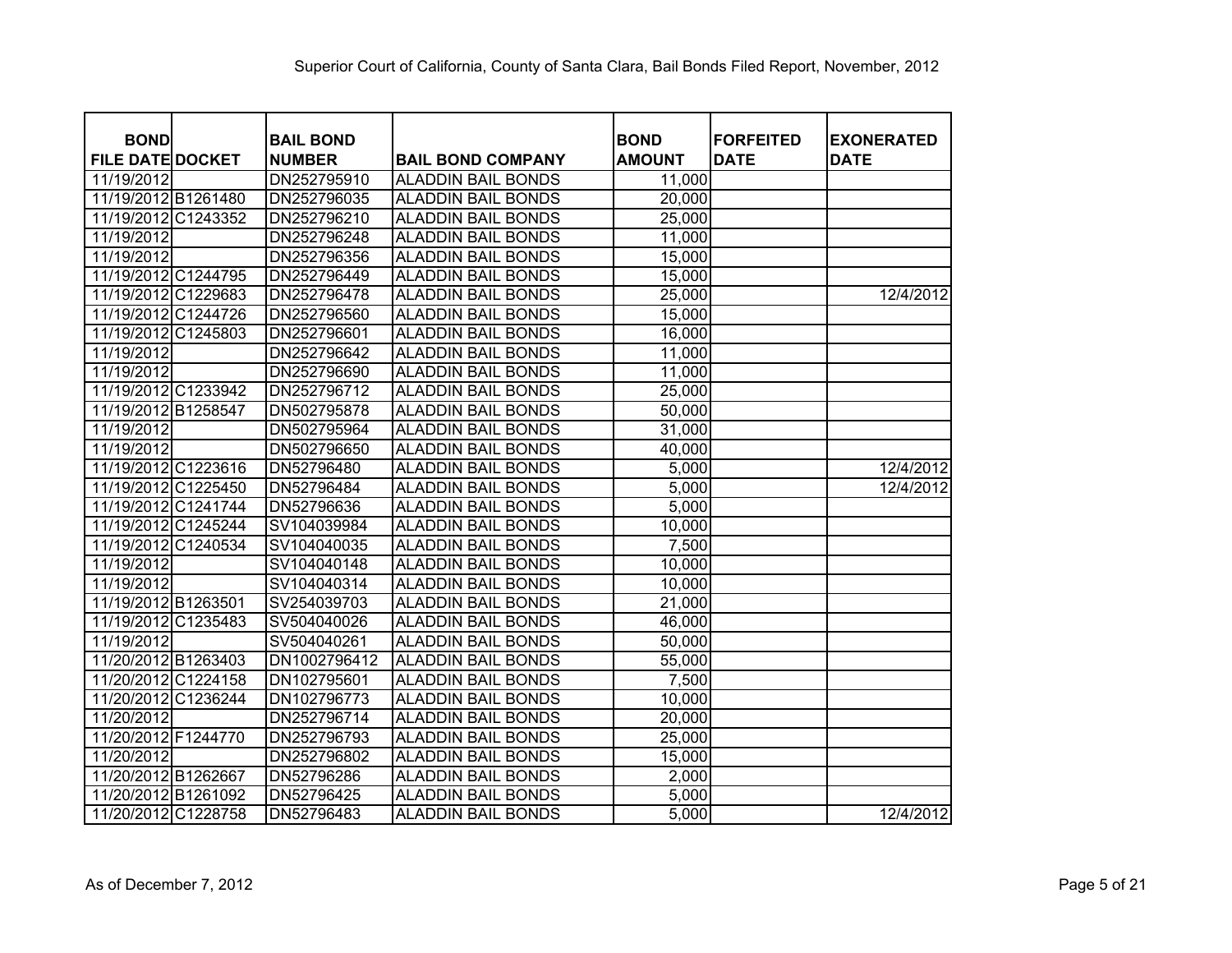| <b>BOND</b>             | <b>BAIL BOND</b> |                           | <b>BOND</b>   | <b>FORFEITED</b> | <b>EXONERATED</b> |
|-------------------------|------------------|---------------------------|---------------|------------------|-------------------|
| <b>FILE DATE DOCKET</b> | <b>NUMBER</b>    | <b>BAIL BOND COMPANY</b>  | <b>AMOUNT</b> | <b>DATE</b>      | <b>DATE</b>       |
| 11/20/2012 F1243800     | DN52796717       | <b>ALADDIN BAIL BONDS</b> | 5,000         |                  |                   |
| 11/20/2012              | DN52796718       | <b>ALADDIN BAIL BONDS</b> | 5,000         |                  |                   |
| 11/20/2012              | SV104040350      | <b>ALADDIN BAIL BONDS</b> | 10,000        |                  |                   |
| 11/20/2012 F1244981     | SV254039888      | <b>ALADDIN BAIL BONDS</b> | 11,000        |                  |                   |
| 11/20/2012              | SV254040231      | <b>ALADDIN BAIL BONDS</b> | 10,000        |                  |                   |
| 11/20/2012 C1244217     | SV254040414      | <b>ALADDIN BAIL BONDS</b> | 25,000        |                  |                   |
| 11/20/2012              | SV504040116      | <b>ALADDIN BAIL BONDS</b> | 50,000        |                  |                   |
| 11/20/2012              | SV504040240      | <b>ALADDIN BAIL BONDS</b> | 30,000        |                  |                   |
| 11/20/2012 C1118784     | SV504040451      | <b>ALADDIN BAIL BONDS</b> | 35,000        |                  |                   |
| 11/20/2012              | SV54040460       | <b>ALADDIN BAIL BONDS</b> | 2,000         |                  |                   |
| 11/21/2012 B1262788     | DN502796128      | <b>ALADDIN BAIL BONDS</b> | 50,000        |                  |                   |
| 11/21/2012 F1244600     | SV104040443      | <b>ALADDIN BAIL BONDS</b> | 10,000        |                  |                   |
| 11/21/2012              | SV254040379      | <b>ALADDIN BAIL BONDS</b> | 11,000        |                  |                   |
| 11/21/2012              | SV254040633      | <b>ALADDIN BAIL BONDS</b> | 20,000        |                  |                   |
| 11/21/2012 C1245207     | SV504040613      | <b>ALADDIN BAIL BONDS</b> | 50,000        |                  |                   |
| 11/21/2012              | SV54040357       | <b>ALADDIN BAIL BONDS</b> | 5,000         |                  |                   |
| 11/26/2012 C1243726     | DN52796761       | <b>ALADDIN BAIL BONDS</b> | 5,000         |                  |                   |
| 11/26/2012 C1199769     | SV104005864      | <b>ALADDIN BAIL BONDS</b> | 7,500         |                  |                   |
| 11/26/2012 F1244603     | SV104039933      | <b>ALADDIN BAIL BONDS</b> | 10,000        |                  |                   |
| 11/26/2012              | SV104040783      | <b>ALADDIN BAIL BONDS</b> | 10,000        |                  |                   |
| 11/26/2012              | SV104041505      | <b>ALADDIN BAIL BONDS</b> | 10,000        |                  |                   |
| 11/26/2012 C1243110     | SV104041628      | <b>ALADDIN BAIL BONDS</b> | 10,000        |                  |                   |
| 11/26/2012              | SV1504041064     | <b>ALADDIN BAIL BONDS</b> | 75,000        |                  |                   |
| 11/26/2012              | SV254040885      | <b>ALADDIN BAIL BONDS</b> | 12,000        |                  |                   |
| 11/26/2012              | SV254041008      | <b>ALADDIN BAIL BONDS</b> | 25,000        |                  | 12/5/2012         |
| 11/26/2012              | SV254041109      | <b>ALADDIN BAIL BONDS</b> | 11,000        |                  |                   |
| 11/26/2012              | SV254041477      | <b>ALADDIN BAIL BONDS</b> | 10,250        |                  |                   |
| 11/26/2012<br>C1245430  | SV254041576      | <b>ALADDIN BAIL BONDS</b> | 12,000        |                  |                   |
| 11/26/2012              | SV254041830      | <b>ALADDIN BAIL BONDS</b> | 25,000        |                  |                   |
| 11/26/2012              | SV254041890      | <b>ALADDIN BAIL BONDS</b> | 15,000        |                  |                   |
| 11/26/2012              | SV254041908      | <b>ALADDIN BAIL BONDS</b> | 20,000        |                  |                   |
| 11/26/2012 C1225664     | SV25404874       | <b>ALADDIN BAIL BONDS</b> | 25,000        | 11/26/2012       |                   |
| 11/26/2012 B1263623     | SV504040676      | <b>ALADDIN BAIL BONDS</b> | 50,000        |                  |                   |
| 11/26/2012 C1245043     | SV504040889      | <b>ALADDIN BAIL BONDS</b> | 15,000        |                  |                   |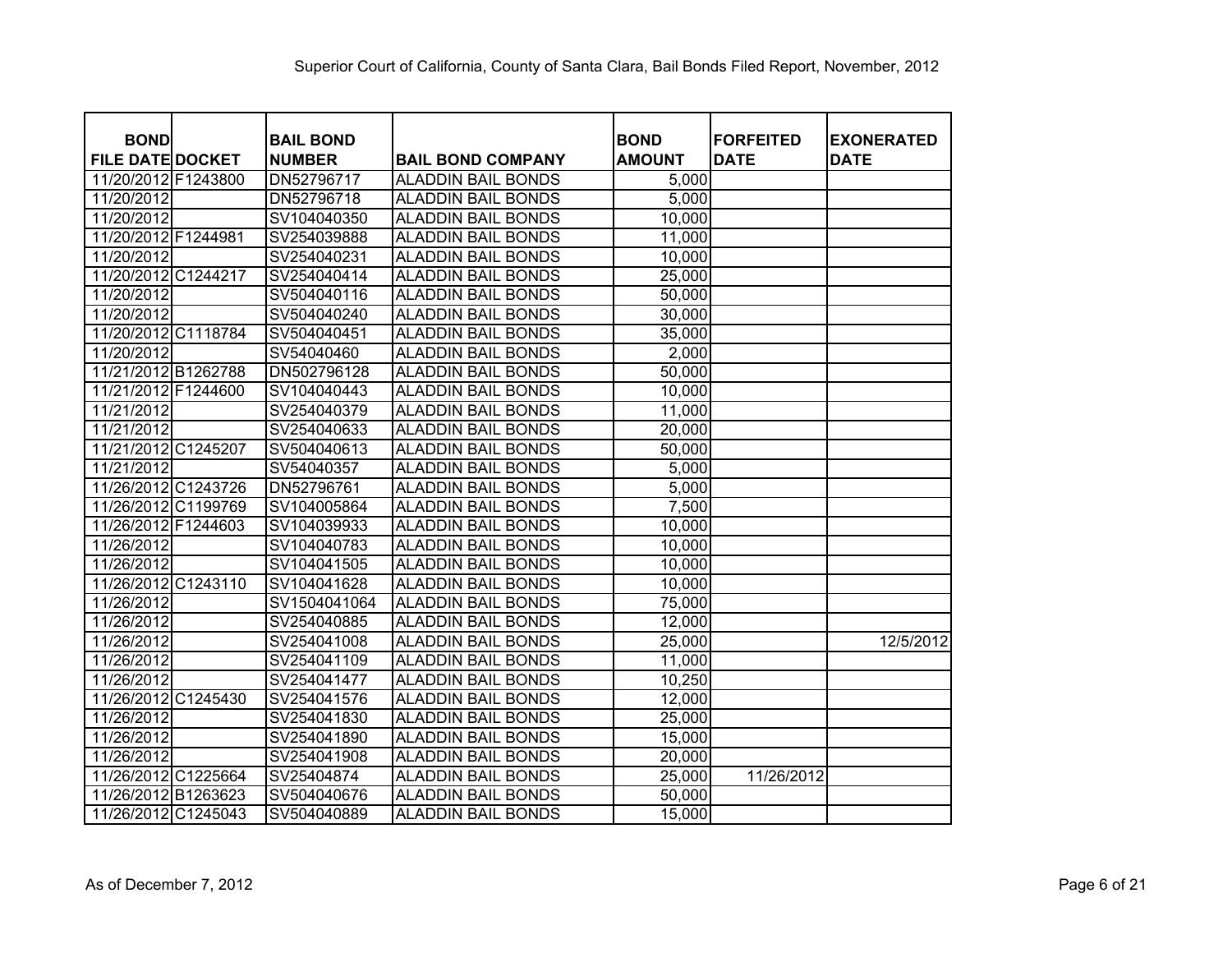| <b>BOND</b>             |          | <b>BAIL BOND</b> |                           | <b>BOND</b>   | <b>FORFEITED</b> | <b>EXONERATED</b> |
|-------------------------|----------|------------------|---------------------------|---------------|------------------|-------------------|
| <b>FILE DATE DOCKET</b> |          | <b>NUMBER</b>    | <b>BAIL BOND COMPANY</b>  | <b>AMOUNT</b> | <b>DATE</b>      | <b>DATE</b>       |
| 11/26/2012              | C1245586 | SV504040912      | <b>ALADDIN BAIL BONDS</b> | 40,000        |                  |                   |
| 11/26/2012              |          | SV504041042      | ALADDIN BAIL BONDS        | 50,000        |                  | 12/5/2012         |
| 11/26/2012              |          | SV504041049      | <b>ALADDIN BAIL BONDS</b> | 35,000        |                  | 12/5/2012         |
| 11/26/2012              |          | SV504041568      | <b>ALADDIN BAIL BONDS</b> | 45,000        |                  |                   |
| 11/26/2012 C1238462     |          | SV54040839       | <b>ALADDIN BAIL BONDS</b> | 5,000         |                  |                   |
| 11/26/2012              | CC321382 | SV54041165       | <b>ALADDIN BAIL BONDS</b> | 5,000         |                  |                   |
| 11/26/2012              |          | SV54041332       | <b>ALADDIN BAIL BONDS</b> | 250           |                  |                   |
| 11/26/2012              |          | SV54041577       | <b>ALADDIN BAIL BONDS</b> | 2,000         |                  |                   |
| 11/27/2012 C1236397     |          | DN52796347       | <b>ALADDIN BAIL BONDS</b> | 5,000         |                  |                   |
| 11/27/2012 C1243518     |          | SV1004042107     | <b>ALADDIN BAIL BONDS</b> | 75,000        |                  |                   |
| 11/27/2012              | B1262329 | SV104040434      | <b>ALADDIN BAIL BONDS</b> | 10,000        |                  |                   |
| 11/27/2012              |          | SV104040866      | <b>ALADDIN BAIL BONDS</b> | 10,000        |                  |                   |
| 11/27/2012 F1244927     |          | SV104041368      | <b>ALADDIN BAIL BONDS</b> | 10,000        |                  |                   |
| 11/27/2012 F1244734     |          | SV254040969      | <b>ALADDIN BAIL BONDS</b> | 20,000        |                  |                   |
| 11/27/2012 B1263675     |          | SV254041292      | <b>ALADDIN BAIL BONDS</b> | 12,000        |                  |                   |
| 11/27/2012 B1151952     |          | SV254041331      | <b>ALADDIN BAIL BONDS</b> | 11,000        |                  |                   |
| 11/27/2012              |          | SV254042077      | <b>ALADDIN BAIL BONDS</b> | 16,000        |                  |                   |
| 11/27/2012 B1259345     |          | SV504040369      | <b>ALADDIN BAIL BONDS</b> | 50,000        |                  |                   |
| 11/27/2012              |          | SV504041110      | <b>ALADDIN BAIL BONDS</b> | 10,000        |                  |                   |
| 11/27/2012              |          | SV504041924      | <b>ALADDIN BAIL BONDS</b> | 26,000        |                  |                   |
| 11/27/2012 C1245762     |          | SV504042018      | <b>ALADDIN BAIL BONDS</b> | 50,000        |                  |                   |
| 11/27/2012 C1240054     |          | SV54042025       | <b>ALADDIN BAIL BONDS</b> | 5,000         |                  |                   |
| 11/28/2012              | C1242705 | SV1004042346     | <b>ALADDIN BAIL BONDS</b> | 100,000       |                  |                   |
| 11/28/2012              |          | SV104042346      | ALADDIN BAIL BONDS        | 10,000        |                  |                   |
| 11/28/2012 C1244696     |          | SV25-4042216     | <b>ALADDIN BAIL BONDS</b> | 20,000        |                  |                   |
| 11/28/2012 C1244030     |          | SV54041955       | ALADDIN BAIL BONDS        | 5,000         |                  |                   |
| 11/28/2012 C1240486     |          | SV54042350       | <b>ALADDIN BAIL BONDS</b> | 5,000         |                  |                   |
| 11/29/2012 C1245430     |          | SV1004042520     | <b>ALADDIN BAIL BONDS</b> | 100,000       |                  |                   |
| 11/29/2012 C1241559     |          | SV104041512      | <b>ALADDIN BAIL BONDS</b> | 10,000        |                  |                   |
| 11/29/2012 BB944240     |          | SV104042320      | <b>ALADDIN BAIL BONDS</b> | 10,000        |                  |                   |
| 11/29/2012 C1243878     |          | SV104042535      | <b>ALADDIN BAIL BONDS</b> | 6,000         |                  |                   |
| 11/29/2012 C1245544     |          | SV254042437      | <b>ALADDIN BAIL BONDS</b> | 25,000        |                  |                   |
| 11/29/2012 C1245320     |          | SV254042550      | <b>ALADDIN BAIL BONDS</b> | 20,000        |                  |                   |
| 11/29/2012 B1263546     |          | SV504042311      | <b>ALADDIN BAIL BONDS</b> | 35,000        |                  |                   |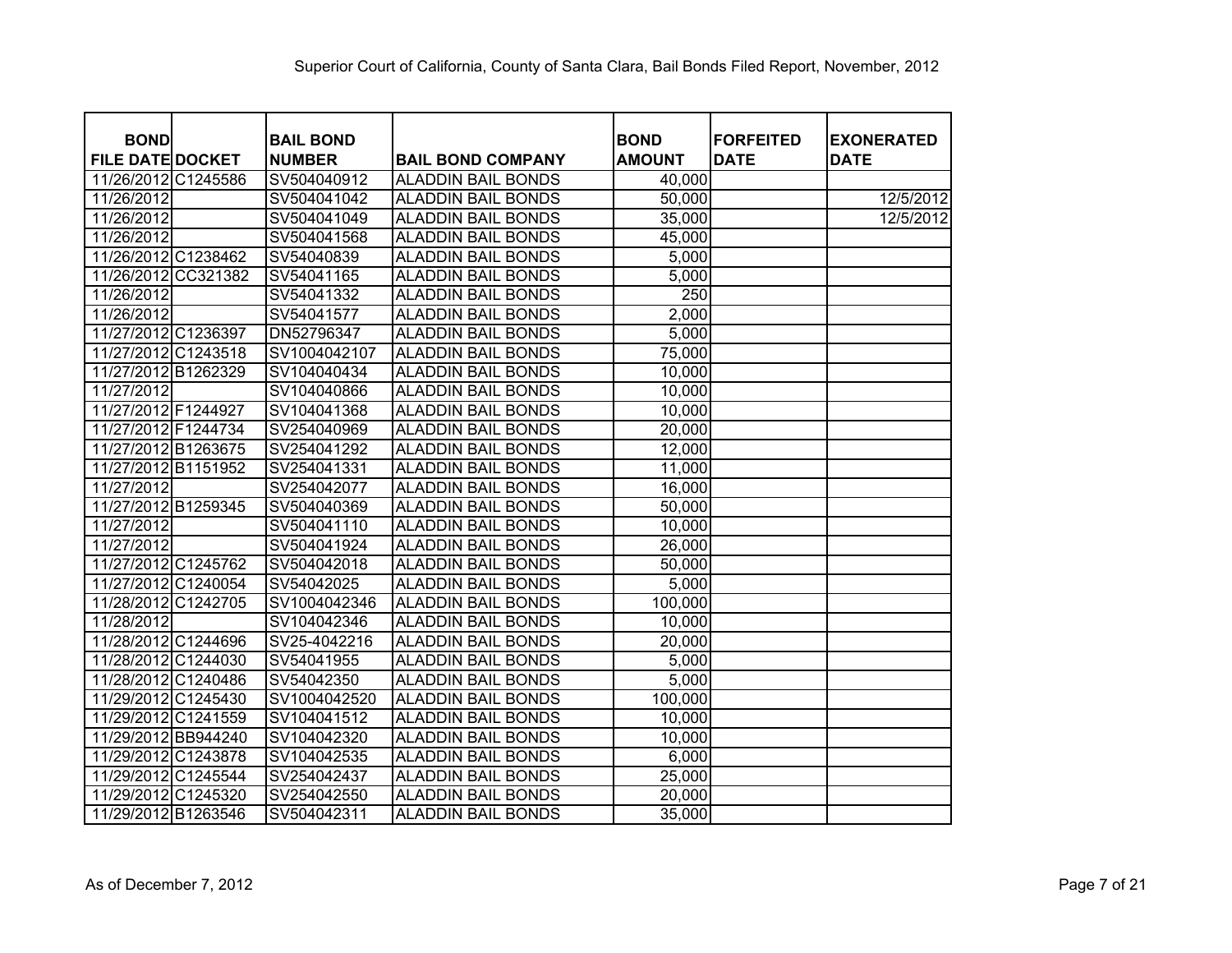| <b>BOND</b>             |                    | <b>BAIL BOND</b> |                               | <b>BOND</b>   | <b>FORFEITED</b> | <b>EXONERATED</b> |
|-------------------------|--------------------|------------------|-------------------------------|---------------|------------------|-------------------|
| <b>FILE DATE DOCKET</b> |                    | <b>NUMBER</b>    | <b>BAIL BOND COMPANY</b>      | <b>AMOUNT</b> | <b>DATE</b>      | <b>DATE</b>       |
| 11/29/2012 C1245430     |                    | SV504042557      | <b>ALADDIN BAIL BONDS</b>     | 50,000        |                  |                   |
| 11/29/2012 C1245430     |                    | SV504042566      | <b>ALADDIN BAIL BONDS</b>     | 50,000        |                  |                   |
| 11/29/2012 C1243755     |                    | SV54041295       | <b>ALADDIN BAIL BONDS</b>     | 5,000         |                  |                   |
| 11/29/2012 C1243728     |                    | SV54042503       | <b>ALADDIN BAIL BONDS</b>     | 5,000         |                  |                   |
| 11/29/2012              |                    | SV54042580       | <b>ALADDIN BAIL BONDS</b>     | 1,000         |                  |                   |
| 11/30/2012 C1198439     |                    | SV1040284870     | <b>ALADDIN BAIL BONDS</b>     | 10,000        |                  |                   |
| 11/30/2012 B1263228     |                    | SV104042597      | <b>ALADDIN BAIL BONDS</b>     | 10,000        |                  |                   |
| 11/30/2012              |                    | SV104042664      | <b>ALADDIN BAIL BONDS</b>     | 7,000         |                  |                   |
| 11/30/2012              |                    | SV104042680      | <b>ALADDIN BAIL BONDS</b>     | 10,000        |                  |                   |
| 11/30/2012 C1239507     |                    | SV104042743      | <b>ALADDIN BAIL BONDS</b>     | 10,000        |                  |                   |
| 11/30/2012 C1232502     |                    | SV254040077      | <b>ALADDIN BAIL BONDS</b>     | 20,000        |                  |                   |
| 11/30/2012 C1087077     |                    | SV254042258      | <b>ALADDIN BAIL BONDS</b>     | 10,000        |                  |                   |
| 11/30/2012              |                    | SV254042405      | <b>ALADDIN BAIL BONDS</b>     | 25,000        |                  |                   |
| 11/30/2012 F1244951     |                    | SV254042656      | <b>ALADDIN BAIL BONDS</b>     | 11,000        |                  |                   |
| 11/30/2012 C1245264     |                    | SV254042758      | <b>ALADDIN BAIL BONDS</b>     | 15,000        |                  |                   |
| 11/30/2012 C1240227     |                    | SV254042816      | <b>ALADDIN BAIL BONDS</b>     | 25,000        |                  |                   |
| 11/30/2012              |                    | SV504042661      | <b>ALADDIN BAIL BONDS</b>     | 40,000        |                  |                   |
| 11/30/2012 C1236381     |                    | SV504042822      | <b>ALADDIN BAIL BONDS</b>     | 36,000        |                  |                   |
| 11/30/2012 C1242578     |                    | SV504042826      | <b>ALADDIN BAIL BONDS</b>     | 35,000        |                  |                   |
| 11/30/2012 C1245740     |                    | SV504042878      | <b>ALADDIN BAIL BONDS</b>     | 31,000        |                  |                   |
| 11/30/2012 C1242263     |                    | SV54042815       | <b>ALADDIN BAIL BONDS</b>     | 4,000         |                  |                   |
| 11/26/2012 C1239659     |                    | SV104040901      | ALAN DAVIDSON BAIL BONDS      | 7,500         |                  |                   |
| 11/2/2012 C1238227      |                    | LX1510010423     | ALICE CORTEZ BAIL BONDS       | 5,000         |                  |                   |
| 11/14/2012 F1244838     |                    | LX3010018787     | ALICE CORTEZ BAIL BONDS       | 16,000        |                  | 11/27/2012        |
| 11/21/2012 F1242910     |                    | LX1510014562     | ALICE CORTEZ BAIL BONDS       | 5,000         |                  |                   |
| 11/26/2012 F1244066     |                    | LX1510014563     | ALICE CORTEZ BAIL BONDS       | 5,000         |                  |                   |
| 11/27/2012              |                    | LX1510014564     | ALICE CORTEZ BAIL BONDS       | 11,000        |                  |                   |
| 11/27/2012              |                    | LX3010010446     | ALICE CORTEZ BAIL BONDS       | 25,000        |                  |                   |
| 11/1/2012 B1260831      |                    |                  | 5271339412 ALL PRO BAIL BONDS | 15,000        |                  |                   |
| 11/2/2012               |                    |                  | 5111987605 ALL PRO BAIL BONDS | 10,000        |                  |                   |
|                         | 11/2/2012 C1240384 |                  | 5271567631 ALL PRO BAIL BONDS | 20,000        |                  |                   |
| 11/5/2012               |                    |                  | 5105305848 ALL PRO BAIL BONDS | 75,000        |                  |                   |
| 11/5/2012 FF930901      |                    |                  | 5111987618 ALL PRO BAIL BONDS | 10,000        | 11/7/2012        |                   |
| 11/5/2012               |                    |                  | 5112032087 ALL PRO BAIL BONDS | 6,000         |                  |                   |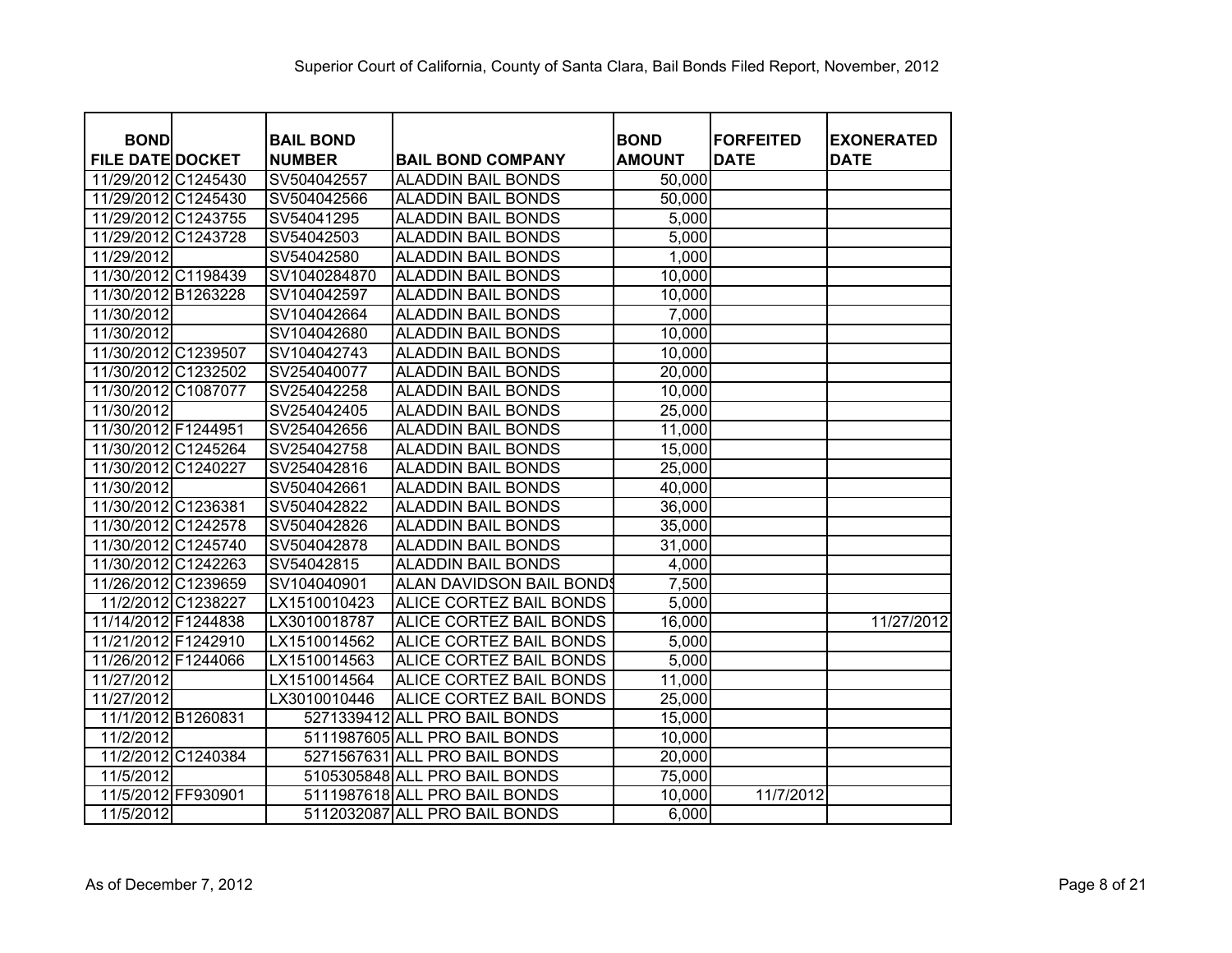| <b>BOND</b>             |                    | <b>BAIL BOND</b> |                                | <b>BOND</b>   | <b>FORFEITED</b> | <b>EXONERATED</b> |
|-------------------------|--------------------|------------------|--------------------------------|---------------|------------------|-------------------|
| <b>FILE DATE DOCKET</b> |                    | <b>NUMBER</b>    | <b>BAIL BOND COMPANY</b>       | <b>AMOUNT</b> | <b>DATE</b>      | <b>DATE</b>       |
|                         | 11/5/2012 C1244693 |                  | 5550879851 ALL PRO BAIL BONDS  | 36,000        |                  |                   |
|                         | 11/5/2012 C1120955 |                  | 5801384688 ALL PRO BAIL BONDS  | 5,000         |                  |                   |
|                         | 11/5/2012 C1240736 |                  | 5801397941 ALL PRO BAIL BONDS  | 1,000         |                  |                   |
|                         | 11/5/2012 C1239660 |                  | 58011397938 ALL PRO BAIL BONDS | 5,000         |                  |                   |
|                         | 11/5/2012 C1244417 | 2012DD012500     | <b>ALL PRO BAIL BONDS</b>      | 50,000        |                  |                   |
| 11/6/2012               |                    |                  | 5111970443 ALL PRO BAIL BONDS  | 10,000        |                  |                   |
|                         | 11/6/2012 C1245400 |                  | 5271567602 ALL PRO BAIL BONDS  | 15,000        |                  |                   |
|                         | 11/6/2012 F1244864 |                  | 5550879864 ALL PRO BAIL BONDS  | 45,000        |                  |                   |
| 11/7/2012               |                    |                  | 5111965834 ALL PRO BAIL BONDS  | 10,000        |                  |                   |
|                         | 11/7/2012 F1244788 |                  | 5550885102 ALL PRO BAIL BONDS  | 25,000        |                  |                   |
|                         | 11/8/2012 C1244973 |                  | 5271567615 ALL PRO BAIL BONDS  | 25,000        |                  |                   |
| 11/8/2012               |                    |                  | 5271567628 ALL PRO BAIL BONDS  | 16,000        |                  | 12/5/2012         |
|                         | 11/9/2012 B1262785 |                  | 5111965777 ALL PRO BAIL BONDS  | 10,000        |                  |                   |
|                         | 11/9/2012 C1241242 |                  | 5271518112 ALL PRO BAIL BONDS  | 25,000        |                  |                   |
| 11/13/2012              |                    |                  | 5111965793 ALL PRO BAIL BONDS  | 10,000        |                  |                   |
| 11/13/2012 C1245477     |                    |                  | 5111965821 ALL PRO BAIL BONDS  | 11,000        |                  |                   |
| 11/13/2012 F1244845     |                    |                  | 5271515009 ALL PRO BAIL BONDS  | 25,000        |                  |                   |
| 11/14/2012 B1263666     |                    |                  | 5111965850 ALL PRO BAIL BONDS  | 11,000        |                  |                   |
| 11/15/2012              |                    |                  | 5111965863 ALL PRO BAIL BONDS  | 6,000         |                  |                   |
| 11/16/2012 C1243306     |                    |                  | 5111965780 ALL PRO BAIL BONDS  | 10,000        |                  |                   |
| 11/16/2012 C1245331     |                    |                  | 5111965876 ALL PRO BAIL BONDS  | 11,000        |                  |                   |
| 11/16/2012 C1239506     |                    |                  | 5111977103 ALL PRO BAIL BONDS  | 10,000        |                  |                   |
| 11/19/2012 B1263411     |                    |                  | 5111965889 ALL PRO BAIL BONDS  | 11,000        |                  |                   |
| 11/19/2012 C1237603     |                    |                  | 5111977129 ALL PRO BAIL BONDS  | 10,000        |                  |                   |
| 11/19/2012 C1245152     |                    |                  | 5271518138 ALL PRO BAIL BONDS  | 25,000        |                  |                   |
| 11/19/2012 BB940254     |                    |                  | 5271541411 ALL PRO BAIL BONDS  | 25,000        |                  |                   |
| 11/19/2012 B1049749     |                    |                  | 5550884808 ALL PRO BAIL BONDS  | 50,000        |                  |                   |
| 11/19/2012 C1242808     |                    |                  | 5801429651 ALL PRO BAIL BONDS  | 5,000         |                  |                   |
| 11/20/2012 C1245584     |                    |                  | 5271518141 ALL PRO BAIL BONDS  | 25,000        |                  |                   |
| 11/20/2012 C1114943     |                    |                  | 5801268922 ALL PRO BAIL BONDS  | 5,000         |                  |                   |
| 11/20/2012 B1262028     |                    |                  | 5801429635 ALL PRO BAIL BONDS  | 5,000         |                  |                   |
| 11/20/2012 B1260485     |                    |                  | 5801429648 ALL PRO BAIL BONDS  | 2,000         |                  |                   |
| 11/21/2012 F1244967     |                    |                  | 5111977132 ALL PRO BAIL BONDS  | 10,000        |                  |                   |
| 11/21/2012 B1263624     |                    |                  | 5550879877 ALL PRO BAIL BONDS  | 35,000        |                  |                   |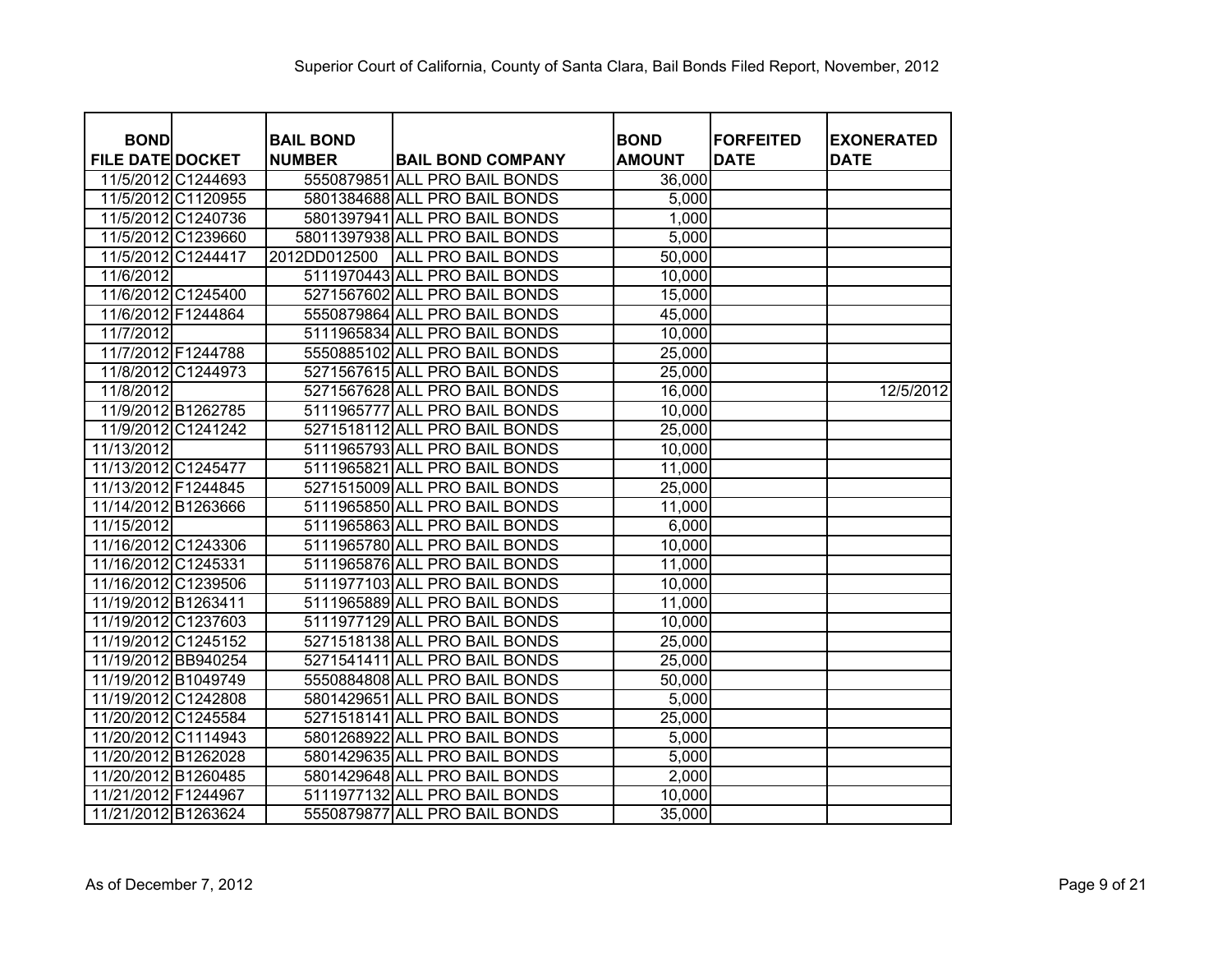| <b>BOND</b>             |                    | <b>BAIL BOND</b> |                               | <b>BOND</b>   | <b>FORFEITED</b> | <b>EXONERATED</b> |
|-------------------------|--------------------|------------------|-------------------------------|---------------|------------------|-------------------|
| <b>FILE DATE DOCKET</b> |                    | <b>NUMBER</b>    | <b>BAIL BOND COMPANY</b>      | <b>AMOUNT</b> | <b>DATE</b>      | <b>DATE</b>       |
| 11/21/2012 F1140322     |                    |                  | 5801429664 ALL PRO BAIL BONDS | 5,000         |                  |                   |
| 11/26/2012 C1239697     |                    |                  | 5105304599 ALL PRO BAIL BONDS | 100,000       |                  |                   |
| 11/26/2012 C1238955     |                    |                  | 5111977116 ALL PRO BAIL BONDS | 11,262,012    |                  |                   |
| 11/26/2012 CC964362     |                    |                  | 5111977145 ALL PRO BAIL BONDS | 10,000        |                  |                   |
| 11/26/2012 C1237403     |                    |                  | 5111977158 ALL PRO BAIL BONDS | 10,000        |                  |                   |
| 11/26/2012 C1243668     |                    |                  | 5271329738 ALL PRO BAIL BONDS | 20,000        |                  |                   |
| 11/26/2012 F1244956     |                    |                  | 5271427126 ALL PRO BAIL BONDS | 20,000        |                  |                   |
| 11/26/2012 F1244837     |                    |                  | 5271518154 ALL PRO BAIL BONDS | 15,000        |                  | 12/4/2012         |
| 11/26/2012 F1241701     |                    |                  | 5550752044 ALL PRO BAIL BONDS | 30,000        |                  |                   |
| 11/26/2012              |                    |                  | 5801425963 ALL PRO BAIL BONDS | 5,000         |                  |                   |
| 11/26/2012 B1152287     |                    |                  | 5801463673 ALL PRO BAIL BONDS | 5,000         |                  |                   |
| 11/26/2012              |                    |                  | 5801463686 ALL PRO BAIL BONDS | 4,500         |                  |                   |
| 11/27/2012 B1263543     |                    |                  | 5105304797 ALL PRO BAIL BONDS | 90,000        |                  |                   |
| 11/27/2012 B1260777     |                    |                  | 5801143221 ALL PRO BAIL BONDS | 5,000         |                  |                   |
| 11/28/2012 C1245766     |                    |                  | 5111870204 ALL PRO BAIL BONDS | 10,000        |                  |                   |
| 11/28/2012 C1245904     |                    |                  | 5271427098 ALL PRO BAIL BONDS | 12,000        |                  |                   |
| 11/28/2012 C1243515     |                    |                  | 5801127522 ALL PRO BAIL BONDS | 5,000         |                  |                   |
| 11/28/2012 C1244056     |                    |                  | 5801263914 ALL PRO BAIL BONDS | 5,000         |                  |                   |
| 11/29/2012              |                    |                  | 5271533984 ALL PRO BAIL BONDS | 25,000        |                  |                   |
| 11/30/2012 C1230587     |                    |                  | 5105261335 ALL PRO BAIL BONDS | 100,000       |                  |                   |
| 11/30/2012              |                    |                  | 5111977286 ALL PRO BAIL BONDS | 10,000        |                  |                   |
| 11/30/2012              |                    |                  | 5271427085 ALL PRO BAIL BONDS | 15,000        |                  |                   |
| 11/30/2012              |                    |                  | 5271533997 ALL PRO BAIL BONDS | 25,000        |                  |                   |
| 11/30/2012 C1244837     |                    |                  | 5271534006 ALL PRO BAIL BONDS | 25,000        |                  |                   |
| 11/9/2012 B1262720      |                    | IS0K132589       | <b>AMIGO BAIL BONDS</b>       | 5,000         |                  |                   |
| 11/14/2012 B1262387     |                    | IS30K136412      | <b>AMIGO BAIL BONDS</b>       | 25,000        |                  |                   |
| 11/26/2012 C1243875     |                    | IS30K136413      | <b>AMIGO BAIL BONDS</b>       | 5,000         |                  |                   |
| 11/26/2012 C1245470     |                    | IS50K79115       | <b>AMIGO BAIL BONDS</b>       | 5,000         |                  |                   |
| 11/1/2012 C1224445      |                    | T1050371261      | <b>BAD BOYS BAIL BONDS</b>    | 10,000        |                  |                   |
|                         | 11/1/2012 C1241855 | T550376503       | <b>BAD BOYS BAIL BONDS</b>    | 5,000         |                  |                   |
|                         | 11/1/2012 C1116458 | T550376504       | <b>BAD BOYS BAIL BONDS</b>    | 2,500         |                  |                   |
|                         | 11/2/2012 C1242123 | T1050380323      | <b>BAD BOYS BAIL BONDS</b>    | 10,000        |                  |                   |
| 11/2/2012 C1234607      |                    | T2550367251      | <b>BAD BOYS BAIL BONDS</b>    | 25,000        |                  |                   |
|                         | 11/5/2012 B1263122 | T1050367218      | <b>BAD BOYS BAIL BONDS</b>    | 10,000        |                  | 11/16/2012        |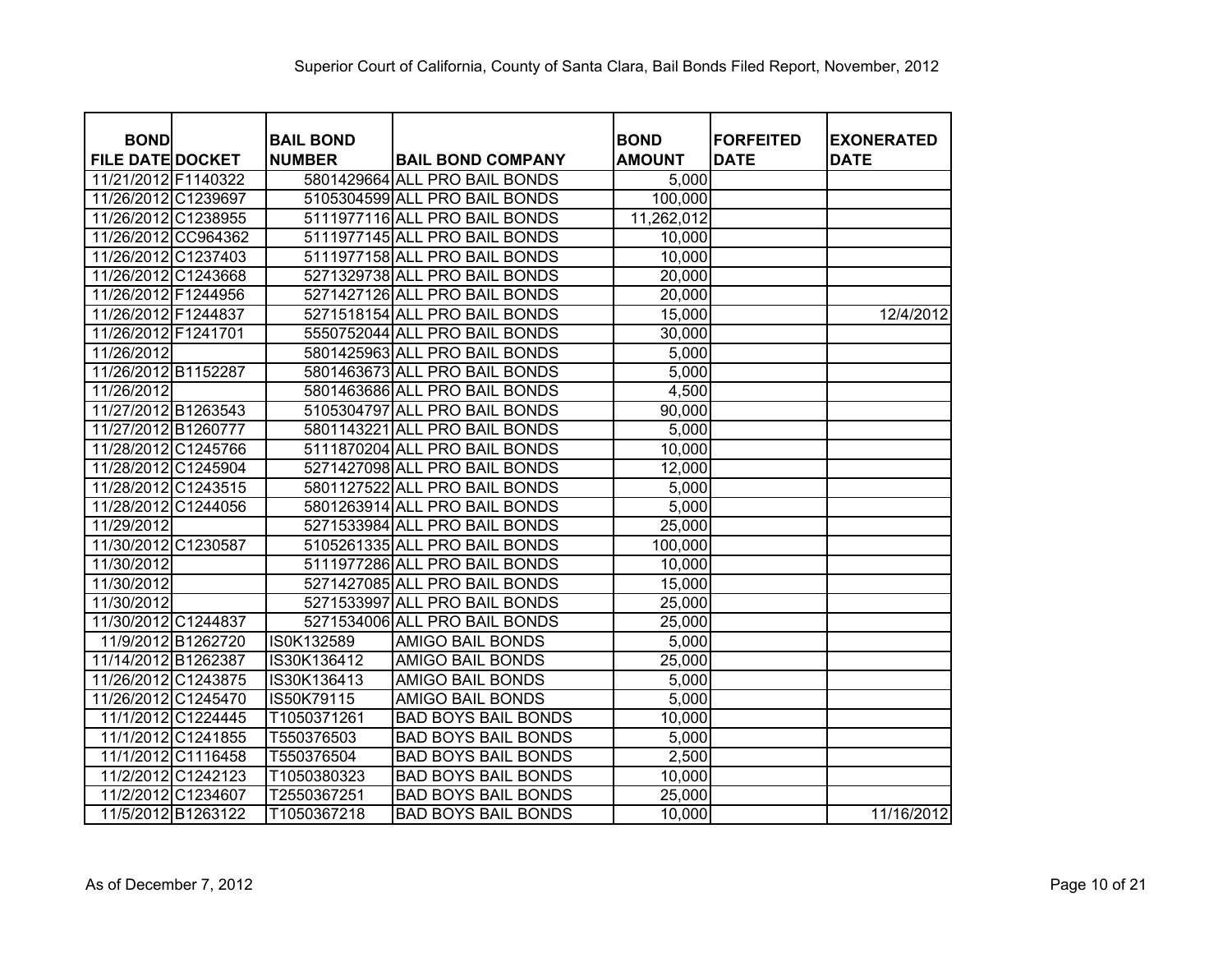| <b>BOND</b>             |                    | <b>BAIL BOND</b> |                            | <b>BOND</b>   | <b>FORFEITED</b> | <b>EXONERATED</b> |
|-------------------------|--------------------|------------------|----------------------------|---------------|------------------|-------------------|
| <b>FILE DATE DOCKET</b> |                    | <b>NUMBER</b>    | <b>BAIL BOND COMPANY</b>   | <b>AMOUNT</b> | <b>DATE</b>      | <b>DATE</b>       |
| 11/5/2012               |                    | T2550376548      | <b>BAD BOYS BAIL BONDS</b> | 25,000        |                  | 11/16/2012        |
|                         | 11/5/2012 C1245240 | T2550380668      | <b>BAD BOYS BAIL BONDS</b> | 25,000        |                  |                   |
|                         | 11/5/2012 B1258599 | T5050375655      | <b>BAD BOYS BAIL BONDS</b> | 45,000        |                  |                   |
|                         | 11/5/2012 C1242618 | T5050375656      | <b>BAD BOYS BAIL BONDS</b> | 25,000        |                  |                   |
|                         | 11/5/2012 CC784906 | T5050380772      | <b>BAD BOYS BAIL BONDS</b> | 35,000        | 11/7/2012        |                   |
|                         | 11/5/2012 C1229119 | T550380245       | <b>BAD BOYS BAIL BONDS</b> | 5,000         |                  |                   |
|                         | 11/6/2012 C1242403 | DN1027993859     | <b>BAD BOYS BAIL BONDS</b> | 6,000         |                  |                   |
|                         | 11/6/2012 F1244778 | T1050376520      | <b>BAD BOYS BAIL BONDS</b> | 10,000        |                  |                   |
|                         | 11/6/2012 C1242404 | T1050376522      | <b>BAD BOYS BAIL BONDS</b> | 5,000         |                  |                   |
|                         | 11/6/2012 C1244422 | T2550380266      | <b>BAD BOYS BAIL BONDS</b> | 17,000        | 11/19/2012       |                   |
|                         | 11/6/2012 C1245352 | T2550380267      | <b>BAD BOYS BAIL BONDS</b> | 21,000        |                  |                   |
|                         | 11/6/2012 B1263630 | T2550380669      | <b>BAD BOYS BAIL BONDS</b> | 20,000        |                  |                   |
| 11/6/2012               | C1232747           | T5050375885      | <b>BAD BOYS BAIL BONDS</b> | 50,000        |                  |                   |
| 11/6/2012               |                    | T5050380279      | <b>BAD BOYS BAIL BONDS</b> | 26,000        |                  |                   |
|                         | 11/6/2012 C1242964 | T5050380280      | <b>BAD BOYS BAIL BONDS</b> | 40,000        |                  |                   |
|                         | 11/6/2012 C1243831 | T5050380673      | <b>BAD BOYS BAIL BONDS</b> | 50,000        |                  |                   |
|                         | 11/6/2012 F1243987 | T550376505       | <b>BAD BOYS BAIL BONDS</b> | 5,000         |                  |                   |
|                         | 11/8/2012 C9891624 | T10050380296     | <b>BAD BOYS BAIL BONDS</b> | 40,000        |                  |                   |
| 11/8/2012               | C1118086           | T1050376519      | <b>BAD BOYS BAIL BONDS</b> | 7,500         |                  |                   |
| 11/8/2012               |                    | T2550380665      | <b>BAD BOYS BAIL BONDS</b> | 15,000        |                  |                   |
|                         | 11/8/2012 C1245512 | T2550380928      | <b>BAD BOYS BAIL BONDS</b> | 15,000        |                  |                   |
|                         | 11/8/2012 C1245512 | T2550380929      | <b>BAD BOYS BAIL BONDS</b> | 20,000        |                  |                   |
|                         | 11/8/2012 C1244402 | T5050376567      | <b>BAD BOYS BAIL BONDS</b> | 50,000        |                  |                   |
|                         | 11/8/2012 C1243942 | T5050380773      | <b>BAD BOYS BAIL BONDS</b> | 30,000        |                  |                   |
|                         | 11/9/2012 C1242190 | T2550380667      | <b>BAD BOYS BAIL BONDS</b> | 25,000        |                  |                   |
| 11/13/2012 C1245582     |                    | T10050380688     | <b>BAD BOYS BAIL BONDS</b> | 100,000       |                  |                   |
| 11/13/2012 B1263294     |                    | T1050380745      | <b>BAD BOYS BAIL BONDS</b> | 10,000        |                  | 11/15/2012        |
| 11/13/2012              | C1243813           | T1050380918      | <b>BAD BOYS BAIL BONDS</b> | 10,000        |                  |                   |
| 11/13/2012              |                    | T1050380919      | <b>BAD BOYS BAIL BONDS</b> | 10,000        |                  |                   |
| 11/13/2012              |                    | T2550380662      | <b>BAD BOYS BAIL BONDS</b> | 25,000        |                  |                   |
| 11/13/2012              |                    | T2550380758      | <b>BAD BOYS BAIL BONDS</b> | 25,000        |                  |                   |
| 11/13/2012              | C1244890           | T2550380760      | <b>BAD BOYS BAIL BONDS</b> | 25,000        |                  |                   |
| 11/13/2012              |                    | T5050385466      | <b>BAD BOYS BAIL BONDS</b> | 50,000        |                  |                   |
| 11/13/2012 C1115495     |                    | T550380729       | <b>BAD BOYS BAIL BONDS</b> | 5,000         |                  |                   |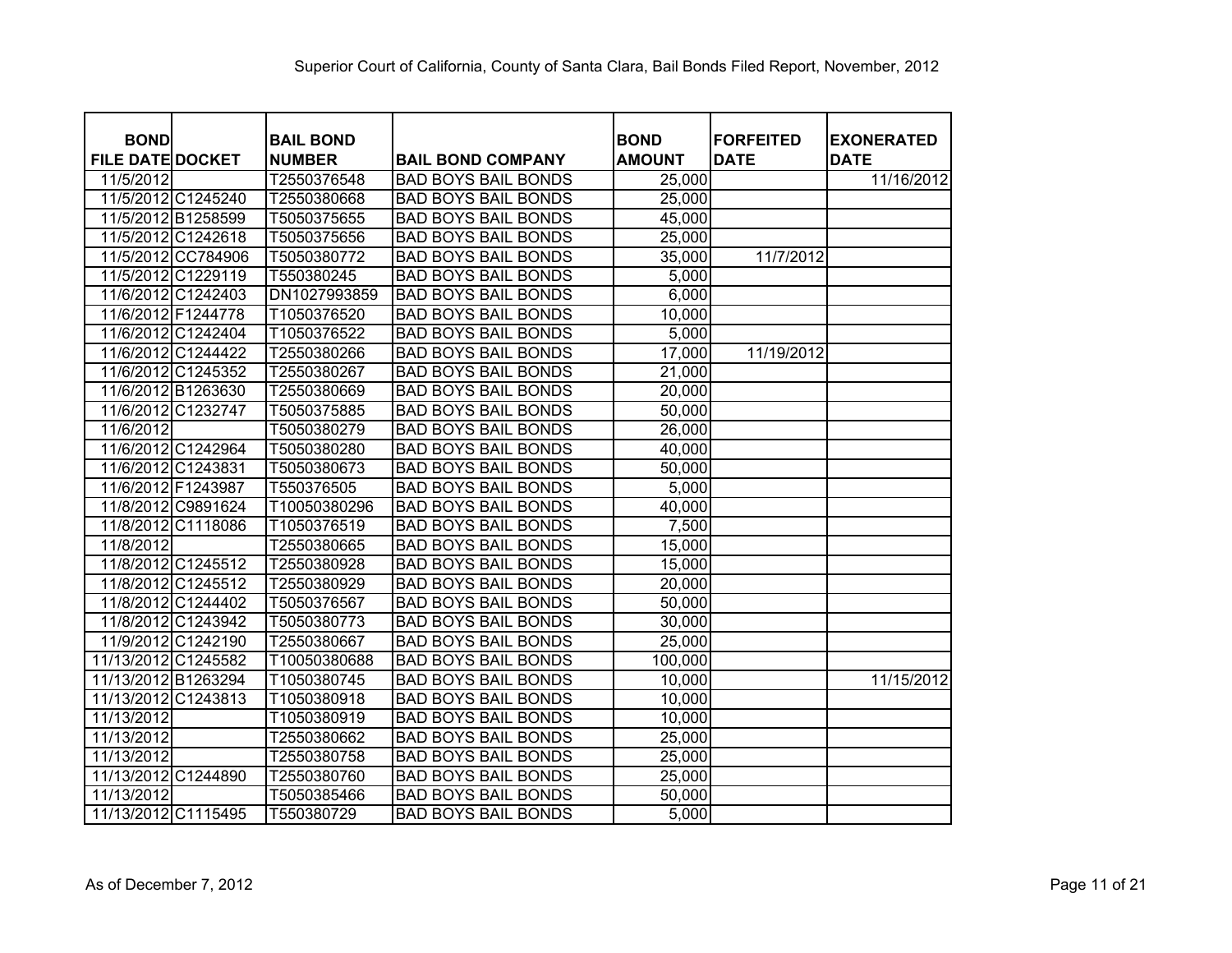| <b>BOND</b><br><b>FILE DATE DOCKET</b> | <b>BAIL BOND</b><br><b>NUMBER</b> | <b>BAIL BOND COMPANY</b>   | <b>BOND</b><br><b>AMOUNT</b> | <b>FORFEITED</b><br><b>DATE</b> | <b>EXONERATED</b><br><b>DATE</b> |
|----------------------------------------|-----------------------------------|----------------------------|------------------------------|---------------------------------|----------------------------------|
| 11/13/2012                             | T550380907                        | <b>BAD BOYS BAIL BONDS</b> | 5,000                        |                                 |                                  |
| 11/13/2012 C1237412                    | T550380908                        | <b>BAD BOYS BAIL BONDS</b> | 5,000                        |                                 |                                  |
| 11/14/2012 B1262175                    | T10050380687                      | <b>BAD BOYS BAIL BONDS</b> | 70,000                       |                                 |                                  |
| 11/14/2012 F1244799                    | T20050380793                      | <b>BAD BOYS BAIL BONDS</b> | 101,500                      |                                 |                                  |
| 11/14/2012 C1242702                    | T2550380670                       | <b>BAD BOYS BAIL BONDS</b> | 25,000                       |                                 |                                  |
| 11/14/2012 C1245236                    | T2550380759                       | <b>BAD BOYS BAIL BONDS</b> | 25,000                       | 11/26/2012                      |                                  |
| 11/14/2012 C1245902                    | T2550380763                       | <b>BAD BOYS BAIL BONDS</b> | 20,000                       |                                 |                                  |
| 11/14/2012 F1244839                    | T5050385467                       | <b>BAD BOYS BAIL BONDS</b> | 50,000                       |                                 |                                  |
| 11/14/2012 C1241957                    | T550380731                        | <b>BAD BOYS BAIL BONDS</b> | 5,000                        |                                 |                                  |
| 11/15/2012 C1243059                    | DN252795871                       | <b>BAD BOYS BAIL BONDS</b> | 25,000                       |                                 |                                  |
| 11/15/2012                             | T2550380762                       | <b>BAD BOYS BAIL BONDS</b> | 15,000                       |                                 |                                  |
| 11/15/2012 C1102251                    | T550380905                        | <b>BAD BOYS BAIL BONDS</b> | 500                          |                                 |                                  |
| 11/15/2012 C1198474                    | T550380906                        | <b>BAD BOYS BAIL BONDS</b> | 5,000                        |                                 |                                  |
| 11/16/2012 C1242401                    | T1050380746                       | <b>BAD BOYS BAIL BONDS</b> | 7,000                        |                                 |                                  |
| 11/16/2012 C1243718                    | T1050380917                       | <b>BAD BOYS BAIL BONDS</b> | 10,000                       |                                 |                                  |
| 11/16/2012                             | T1050385593                       | <b>BAD BOYS BAIL BONDS</b> | 10,000                       |                                 | 11/29/2012                       |
| 11/16/2012 C1232016                    | T20050385511                      | <b>BAD BOYS BAIL BONDS</b> | 150,000                      |                                 |                                  |
| 11/16/2012                             | T550385584                        | <b>BAD BOYS BAIL BONDS</b> | 5,000                        |                                 |                                  |
| 11/19/2012 C1238163                    | T1050380549                       | <b>BAD BOYS BAIL BONDS</b> | 1,500                        |                                 |                                  |
| 11/19/2012                             | T1050385594                       | <b>BAD BOYS BAIL BONDS</b> | 10,000                       |                                 |                                  |
| 11/19/2012                             | T1050385595                       | <b>BAD BOYS BAIL BONDS</b> | 10,000                       |                                 |                                  |
| 11/19/2012                             | T1050385598                       | <b>BAD BOYS BAIL BONDS</b> | 10,000                       |                                 |                                  |
| 11/19/2012                             | T1050385599                       | <b>BAD BOYS BAIL BONDS</b> | 10,000                       |                                 |                                  |
| 11/19/2012                             | T1050385601                       | <b>BAD BOYS BAIL BONDS</b> | 10,000                       |                                 |                                  |
| 11/19/2012                             | T1050385602                       | <b>BAD BOYS BAIL BONDS</b> | 10,000                       |                                 |                                  |
| 11/19/2012 B1262924                    | T2550380761                       | <b>BAD BOYS BAIL BONDS</b> | 20,000                       |                                 |                                  |
| 11/19/2012                             | T2550385607                       | <b>BAD BOYS BAIL BONDS</b> | 25,000                       |                                 |                                  |
| 11/19/2012                             | T2550385610                       | <b>BAD BOYS BAIL BONDS</b> | 11,000                       |                                 |                                  |
| 11/19/2012 C1114410                    | T5050385464                       | <b>BAD BOYS BAIL BONDS</b> | 20,000                       |                                 |                                  |
| 11/19/2012 C1242213                    | T5050385639                       | <b>BAD BOYS BAIL BONDS</b> | 50,000                       |                                 |                                  |
| 11/20/2012                             | T1050385600                       | <b>BAD BOYS BAIL BONDS</b> | 10,000                       |                                 |                                  |
| 11/20/2012 B1262417                    | T2550385609                       | <b>BAD BOYS BAIL BONDS</b> | 20,000                       |                                 |                                  |
| 11/20/2012 B1263582                    | T5050385640                       | <b>BAD BOYS BAIL BONDS</b> | 50,000                       |                                 |                                  |
| 11/21/2012 C1239875                    | T10050376406                      | <b>BAD BOYS BAIL BONDS</b> | 75,000                       |                                 |                                  |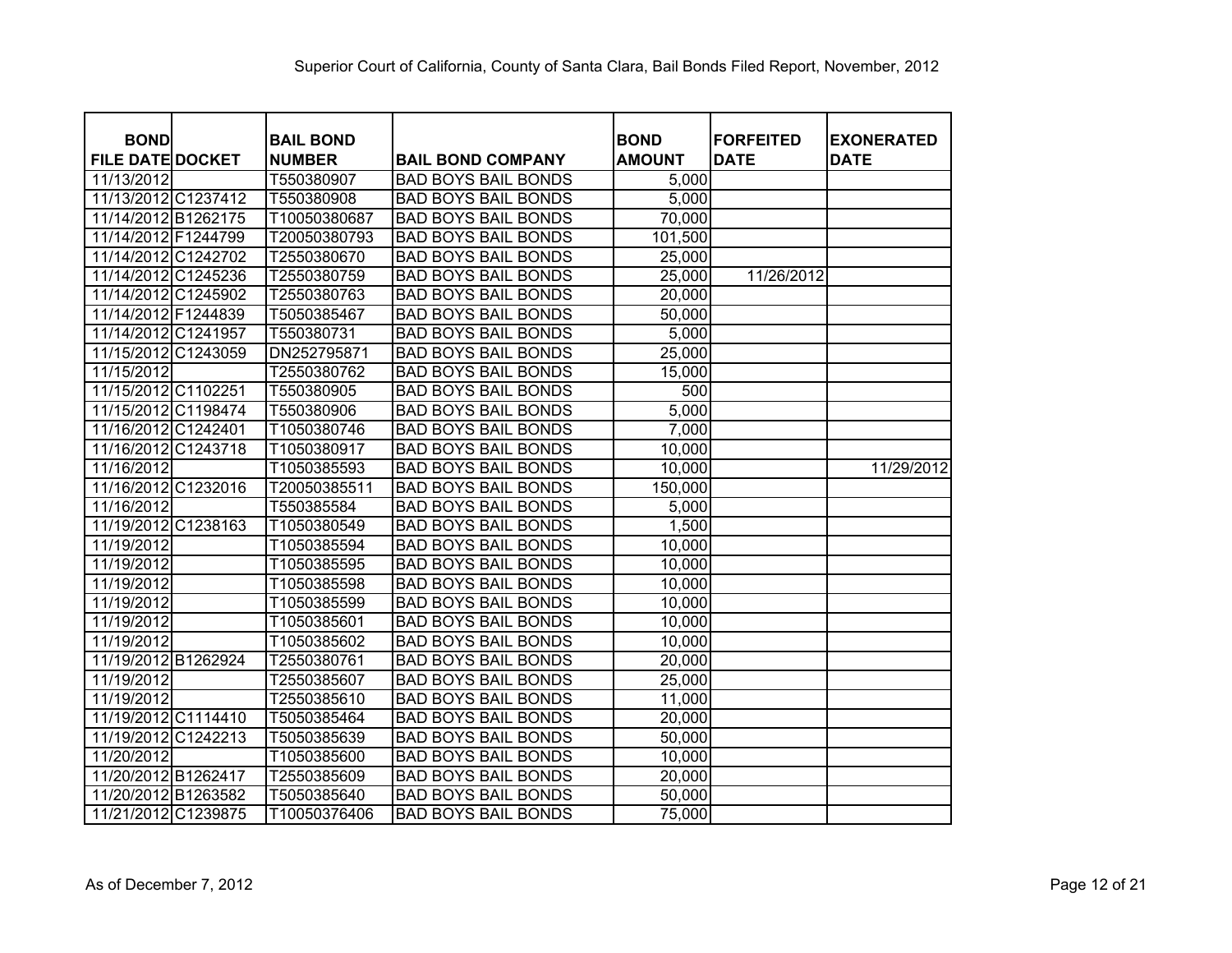| <b>BOND</b>             | <b>BAIL BOND</b> |                                | <b>BOND</b>   | <b>FORFEITED</b> | <b>EXONERATED</b> |
|-------------------------|------------------|--------------------------------|---------------|------------------|-------------------|
| <b>FILE DATE DOCKET</b> | <b>NUMBER</b>    | <b>BAIL BOND COMPANY</b>       | <b>AMOUNT</b> | <b>DATE</b>      | <b>DATE</b>       |
| 11/21/2012              | T10050385503     | <b>BAD BOYS BAIL BONDS</b>     | 100,000       |                  |                   |
| 11/21/2012              | T10050385505     | <b>BAD BOYS BAIL BONDS</b>     | 90,000        |                  |                   |
| 11/21/2012              | T1050385768      | <b>BAD BOYS BAIL BONDS</b>     | 10,000        |                  |                   |
| 11/21/2012 C1239983     | T1050385769      | <b>BAD BOYS BAIL BONDS</b>     | 6,000         |                  |                   |
| 11/21/2012 C1245583     | T2550385691      | <b>BAD BOYS BAIL BONDS</b>     | 25,000        |                  |                   |
| 11/21/2012 B1262526     | T550380314       | <b>BAD BOYS BAIL BONDS</b>     | 3,000         |                  |                   |
| C1241330<br>11/26/2012  | T10050385504     | <b>BAD BOYS BAIL BONDS</b>     | 75,000        |                  |                   |
| 11/26/2012              | T1050385772      | <b>BAD BOYS BAIL BONDS</b>     | 10,000        |                  |                   |
| 11/26/2012              | T2550385787      | <b>BAD BOYS BAIL BONDS</b>     | 20,000        |                  |                   |
| 11/26/2012              | T5050375887      | <b>BAD BOYS BAIL BONDS</b>     | 30,000        |                  |                   |
| 11/26/2012 C1245895     | T5050385818      | <b>BAD BOYS BAIL BONDS</b>     | 30,000        |                  |                   |
| 11/26/2012 C1245585     | T5050385820      | <b>BAD BOYS BAIL BONDS</b>     | 26,000        |                  |                   |
| 11/26/2012 C1243632     | T550380242       | <b>BAD BOYS BAIL BONDS</b>     | 500,046       |                  |                   |
| 11/26/2012 C1237842     | T550380315       | <b>BAD BOYS BAIL BONDS</b>     | 5,000         |                  |                   |
| 11/26/2012 B1262440     | T550385750       | <b>BAD BOYS BAIL BONDS</b>     | 1,000         |                  |                   |
| 11/27/2012              | T1050385773      | <b>BAD BOYS BAIL BONDS</b>     | 10,000        |                  |                   |
| 11/27/2012              | T5050385819      | <b>BAD BOYS BAIL BONDS</b>     | 35,000        |                  |                   |
| 11/28/2012 CC449753     | T1050375854      | <b>BAD BOYS BAIL BONDS</b>     | 10,000        |                  |                   |
| C1243442<br>11/28/2012  | T1050385603      | <b>BAD BOYS BAIL BONDS</b>     | 5,000         |                  |                   |
| 11/28/2012              | T1050385771      | <b>BAD BOYS BAIL BONDS</b>     | 10,000        |                  |                   |
| 11/29/2012              | T1050385389      | <b>BAD BOYS BAIL BONDS</b>     | 10,000        |                  |                   |
| 11/29/2012 C1244411     | T2550385791      | <b>BAD BOYS BAIL BONDS</b>     | 20,000        |                  |                   |
| 11/29/2012 B1157129     | T5050385957      | <b>BAD BOYS BAIL BONDS</b>     | 40,000        |                  |                   |
| C1239331<br>11/30/2012  | T1050385606      | <b>BAD BOYS BAIL BONDS</b>     | 10,000        |                  |                   |
| 11/30/2012              | T2550385789      | <b>BAD BOYS BAIL BONDS</b>     | 25,000        |                  |                   |
| 11/30/2012 FF930050     | T5050385956      | <b>BAD BOYS BAIL BONDS</b>     | 50,000        |                  |                   |
| 11/29/2012 BB407865     | S5001954622      | <b>BAIL BONDS MADE EASY</b>    | 10,000        |                  |                   |
| 11/1/2012 C1079684      | FCS101032145     | <b>BAIL HOTLINE BAIL BONDS</b> | 5,000         |                  |                   |
| C1242885<br>11/1/2012   | FCS101032146     | <b>BAIL HOTLINE BAIL BONDS</b> | 6,000         |                  |                   |
| 11/1/2012               | FCS251029382     | <b>BAIL HOTLINE BAIL BONDS</b> | 15,000        |                  |                   |
| 11/1/2012 C1232606      | FCS251029383     | <b>BAIL HOTLINE BAIL BONDS</b> | 20,000        |                  |                   |
| 11/1/2012               | FCS251029384     | <b>BAIL HOTLINE BAIL BONDS</b> | 11,000        |                  | 11/28/2012        |
| 11/1/2012 B1263341      | FCS50962631      | <b>BAIL HOTLINE BAIL BONDS</b> | 30,000        |                  |                   |
| 11/1/2012 C1241265      | FCS50980620      | <b>BAIL HOTLINE BAIL BONDS</b> | 50,000        |                  |                   |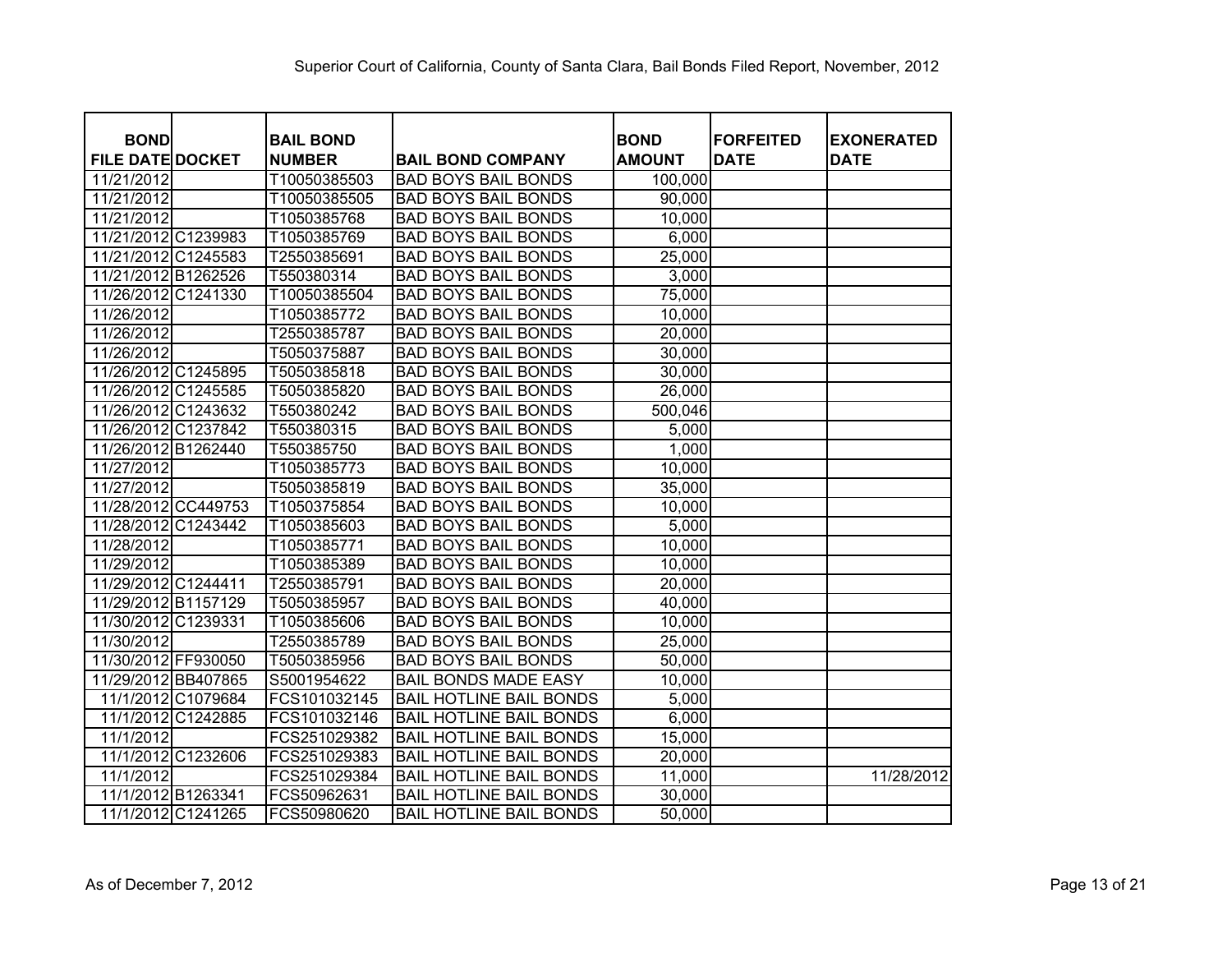| <b>BOND</b>             |                    | <b>BAIL BOND</b> |                                | <b>BOND</b>   | <b>FORFEITED</b> | <b>EXONERATED</b> |
|-------------------------|--------------------|------------------|--------------------------------|---------------|------------------|-------------------|
| <b>FILE DATE DOCKET</b> |                    | <b>NUMBER</b>    | <b>BAIL BOND COMPANY</b>       | <b>AMOUNT</b> | <b>DATE</b>      | <b>DATE</b>       |
| 11/2/2012 F1244304      |                    | FCS101032144     | <b>BAIL HOTLINE BAIL BONDS</b> | 5,000         |                  |                   |
|                         | 11/2/2012 C1229788 | FCS101034789     | <b>BAIL HOTLINE BAIL BONDS</b> | 5,000         |                  |                   |
|                         | 11/2/2012 C1229514 | FCS101034790     | <b>BAIL HOTLINE BAIL BONDS</b> | 1,000         |                  |                   |
|                         | 11/5/2012 B1263079 | FCS2501013832    | <b>BAIL HOTLINE BAIL BONDS</b> | 160,000       |                  |                   |
| 11/5/2012 C1245267      |                    | FCS50988082      | <b>BAIL HOTLINE BAIL BONDS</b> | 40,000        |                  |                   |
|                         | 11/5/2012 C1244106 | FCS50990674      | <b>BAIL HOTLINE BAIL BONDS</b> | 50,000        | 11/5/2012        |                   |
|                         | 11/6/2012 B1263272 | FCS251035026     | <b>BAIL HOTLINE BAIL BONDS</b> | 20,000        |                  |                   |
|                         | 11/6/2012 B1263252 | FCS50980621      | <b>BAIL HOTLINE BAIL BONDS</b> | 30,000        |                  |                   |
| 11/7/2012 C1237291      |                    | FCS101034792     | <b>BAIL HOTLINE BAIL BONDS</b> | 5,000         |                  |                   |
| 11/7/2012               |                    | FCS251035027     | <b>BAIL HOTLINE BAIL BONDS</b> | 25,000        |                  | 11/20/2012        |
| 11/7/2012 F1244814      |                    | FCS251035028     | <b>BAIL HOTLINE BAIL BONDS</b> | 20,000        |                  |                   |
| 11/7/2012               |                    | FCS251035030     | <b>BAIL HOTLINE BAIL BONDS</b> | 15,000        |                  | 12/4/2012         |
|                         | 11/7/2012 B1263120 | FCS50994800      | <b>BAIL HOTLINE BAIL BONDS</b> | 50,000        |                  |                   |
|                         | 11/8/2012 C1239266 | FCS101024302     | <b>BAIL HOTLINE BAIL BONDS</b> | 5,000         |                  |                   |
| 11/8/2012 F1244808      |                    | FCS101032147     | <b>BAIL HOTLINE BAIL BONDS</b> | 5,000         |                  |                   |
| 11/8/2012               |                    | FCS101034793     | <b>BAIL HOTLINE BAIL BONDS</b> | 6,000         |                  |                   |
|                         | 11/8/2012 C1244229 | FCS251032434     | <b>BAIL HOTLINE BAIL BONDS</b> | 25,000        |                  |                   |
| 11/8/2012               |                    | FCS501004902     | <b>BAIL HOTLINE BAIL BONDS</b> | 26,000        |                  | 12/5/2012         |
|                         | 11/8/2012 C1241136 | FCS501035262     | <b>BAIL HOTLINE BAIL BONDS</b> | 50,000        |                  |                   |
| 11/13/2012              |                    | FCS101034795     | <b>BAIL HOTLINE BAIL BONDS</b> | 5,000         |                  |                   |
| 11/13/2012 C1242392     |                    | FCS101034796     | <b>BAIL HOTLINE BAIL BONDS</b> | 6,000         | 11/13/2012       |                   |
| 11/13/2012 C1245771     |                    | FCS101034797     | <b>BAIL HOTLINE BAIL BONDS</b> | 5,000         |                  |                   |
| 11/13/2012              | CC810185           | FCS101034798     | <b>BAIL HOTLINE BAIL BONDS</b> | 10,000        |                  |                   |
| 11/13/2012              |                    | FCS101034800     | <b>BAIL HOTLINE BAIL BONDS</b> | 5,000         |                  |                   |
| 11/13/2012              |                    | FCS101038994     | <b>BAIL HOTLINE BAIL BONDS</b> | 10,000        |                  |                   |
| 11/13/2012              |                    | FCS251032435     | <b>BAIL HOTLINE BAIL BONDS</b> | 25,000        |                  |                   |
| 11/13/2012 C1241460     |                    | FCS251032436     | <b>BAIL HOTLINE BAIL BONDS</b> | 25,000        | 11/13/2012       |                   |
| 11/13/2012 C1244742     |                    | FCS251035031     | <b>BAIL HOTLINE BAIL BONDS</b> | 16,000        |                  |                   |
| 11/13/2012 C1244290     |                    | FCS251035032     | <b>BAIL HOTLINE BAIL BONDS</b> | 20,000        | 12/4/2012        |                   |
| 11/13/2012 C1244827     |                    | FCS501017087     | <b>BAIL HOTLINE BAIL BONDS</b> | 46,000        | 12/4/2012        |                   |
| 11/14/2012 B1263515     |                    | FCS101034799     | <b>BAIL HOTLINE BAIL BONDS</b> | 10,000        | 11/26/2012       |                   |
| 11/14/2012 C1231165     |                    | FCS101034829     | <b>BAIL HOTLINE BAIL BONDS</b> | 10,000        |                  |                   |
| 11/14/2012 C1242148     |                    | FCS101038998     | <b>BAIL HOTLINE BAIL BONDS</b> | 5,000         |                  |                   |
| 11/14/2012 C1084937     |                    | FCS251029443     | <b>BAIL HOTLINE BAIL BONDS</b> | 20,000        |                  |                   |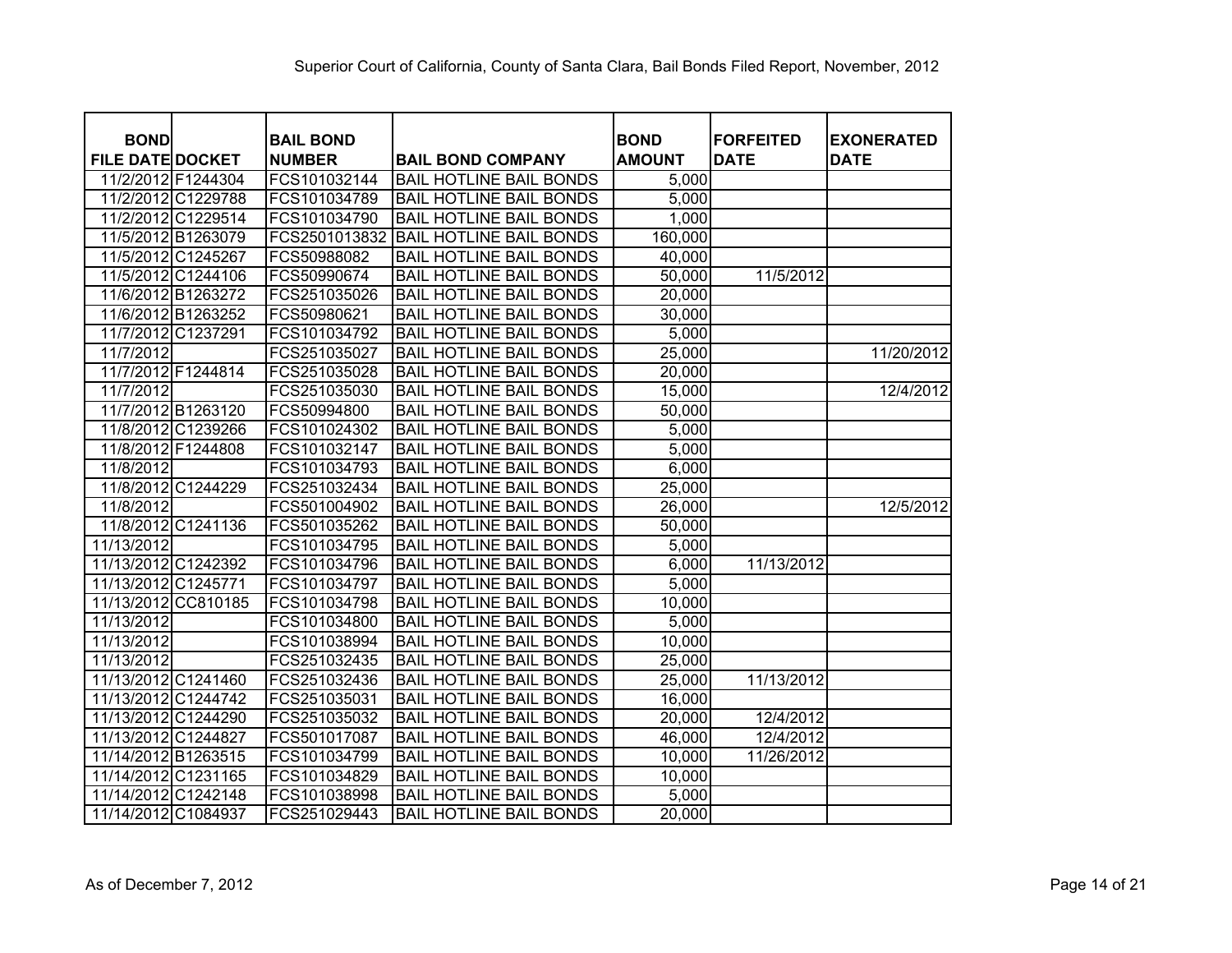| <b>BOND</b>             | <b>BAIL BOND</b> |                                       | <b>BOND</b>   | <b>FORFEITED</b> | <b>EXONERATED</b> |
|-------------------------|------------------|---------------------------------------|---------------|------------------|-------------------|
| <b>FILE DATE DOCKET</b> | <b>NUMBER</b>    | <b>BAIL BOND COMPANY</b>              | <b>AMOUNT</b> | <b>DATE</b>      | <b>DATE</b>       |
| 11/14/2012 C1245896     | FCS251039185     | <b>BAIL HOTLINE BAIL BONDS</b>        | 11,000        |                  |                   |
| 11/16/2012              | FCS101042789     | <b>BAIL HOTLINE BAIL BONDS</b>        | 10,000        |                  |                   |
| 11/19/2012 C1244564     | FCS1001001186    | <b>BAIL HOTLINE BAIL BONDS</b>        | 100,000       |                  |                   |
| 11/19/2012 C1235861     | FCS101039042     | <b>BAIL HOTLINE BAIL BONDS</b>        | 10,000        |                  |                   |
| 11/20/2012 C1245467     | FCS501017088     | <b>BAIL HOTLINE BAIL BONDS</b>        | 35,000        |                  |                   |
| 11/21/2012 C1244893     | FCS101042791     | <b>BAIL HOTLINE BAIL BONDS</b>        | 10,000        |                  |                   |
| 11/21/2012 C1115506     | FCS101042792     | <b>BAIL HOTLINE BAIL BONDS</b>        | 10,000        |                  | 12/4/2012         |
| 11/21/2012 B1263414     | FCS2501017238    | <b>BAIL HOTLINE BAIL BONDS</b>        | 250,000       |                  |                   |
| 11/21/2012 F1244733     | FCS251042991     | <b>BAIL HOTLINE BAIL BONDS</b>        | 15,000        |                  |                   |
| 11/26/2012 C1120442     | FCS101039000     | <b>BAIL HOTLINE BAIL BONDS</b>        | 10,000        |                  |                   |
| 11/26/2012              | FCS101042790     | <b>BAIL HOTLINE BAIL BONDS</b>        | 10,000        |                  |                   |
| 11/26/2012              | FCS251039187     | <b>BAIL HOTLINE BAIL BONDS</b>        | 20,000        |                  |                   |
| 11/26/2012              | FCS251039188     | <b>BAIL HOTLINE BAIL BONDS</b>        | 25,000        |                  |                   |
| 11/26/2012 C1244414     | FCS5001017240    | <b>BAIL HOTLINE BAIL BONDS</b>        | 50,000        |                  |                   |
| 11/26/2012 C1245384     | FCS501024538     | <b>BAIL HOTLINE BAIL BONDS</b>        | 30,000        |                  |                   |
| 11/26/2012 C1088730     | FCS501043081     | <b>BAIL HOTLINE BAIL BONDS</b>        | 25,000        |                  |                   |
| 11/27/2012 C1244730     | FCS1001010829    | <b>BAIL HOTLINE BAIL BONDS</b>        | 75,000        |                  |                   |
| 11/27/2012 B1263545     | FCS101042793     | <b>BAIL HOTLINE BAIL BONDS</b>        | 10,000        |                  |                   |
| 11/27/2012              | FCS101042794     | <b>BAIL HOTLINE BAIL BONDS</b>        | 10,000        |                  |                   |
| 11/27/2012 F1243827     | FCS251035035     | <b>BAIL HOTLINE BAIL BONDS</b>        | 25,000        |                  |                   |
| 11/27/2012 F1243828     | FCS251039186     | <b>BAIL HOTLINE BAIL BONDS</b>        | 25,000        |                  |                   |
| 11/27/2012              | FCS251039189     | <b>BAIL HOTLINE BAIL BONDS</b>        | 15,000        |                  |                   |
| 11/27/2012 B1262649     | FCS501043082     | <b>BAIL HOTLINE BAIL BONDS</b>        | 15,000        |                  |                   |
| 11/28/2012 C1241982     | FCS1001046537    | <b>BAIL HOTLINE BAIL BONDS</b>        | 50,000        |                  |                   |
| 11/28/2012              | FCS251039190     | <b>BAIL HOTLINE BAIL BONDS</b>        | 15,000        |                  |                   |
| 11/28/2012 C1240043     | FCS251046338     | <b>BAIL HOTLINE BAIL BONDS</b>        | 15,000        |                  |                   |
| 11/28/2012 C1117085     | FCS251046339     | <b>BAIL HOTLINE BAIL BONDS</b>        | 25,000        |                  |                   |
| 11/28/2012 CC962800     | FCS501024540     | <b>BAIL HOTLINE BAIL BONDS</b>        | 25,000        |                  |                   |
| 11/29/2012 B1262714     |                  | 5801463714 BAIL HOTLINE BAIL BONDS    | 2,000         |                  |                   |
| 11/30/2012 C1245406     |                  | FCS1001010830 BAIL HOTLINE BAIL BONDS | 70,000        |                  |                   |
| 11/30/2012 C1236760     | FCS501024539     | <b>BAIL HOTLINE BAIL BONDS</b>        | 40,000        |                  |                   |
| 11/20/2012              | FCS251052502     | <b>BAIL NOW BAIL BONDS</b>            | 21,250        |                  |                   |
| 11/8/2012 C1242714      |                  | 5550873833 BODYGUARD BAIL BONDS       | 30,000        |                  |                   |
| 11/26/2012              |                  | 5105284989 BODYGUARD BAIL BONDS       | 12,000        |                  |                   |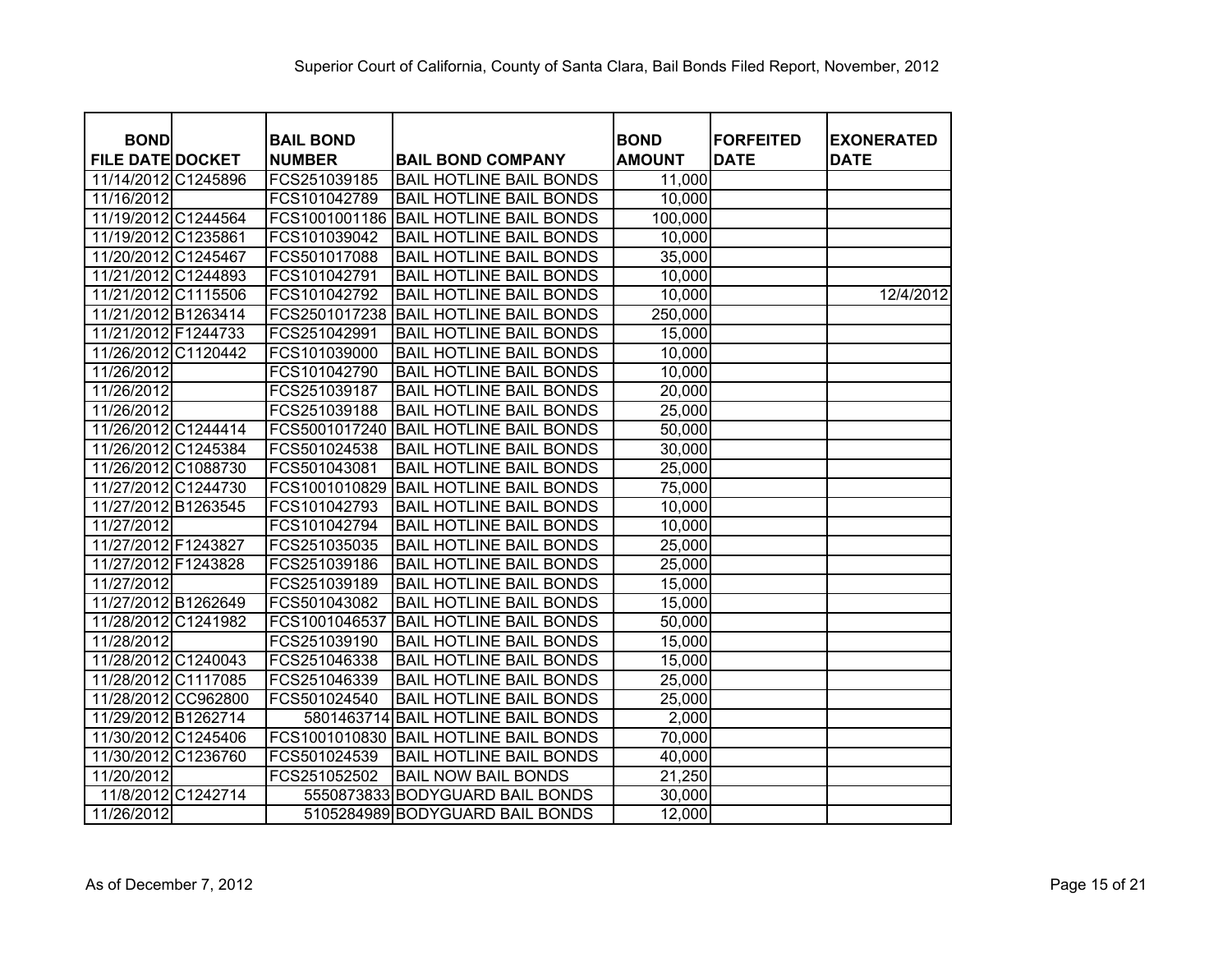| <b>BOND</b>             | <b>BAIL BOND</b> |                                  | <b>BOND</b>   | <b>FORFEITED</b> | <b>EXONERATED</b> |
|-------------------------|------------------|----------------------------------|---------------|------------------|-------------------|
| <b>FILE DATE DOCKET</b> | <b>NUMBER</b>    | <b>BAIL BOND COMPANY</b>         | <b>AMOUNT</b> | <b>DATE</b>      | <b>DATE</b>       |
| 11/27/2012 B1263036     |                  | 5801325894 BODYGUARD BAIL BONDS  | 5,000         |                  |                   |
| 11/20/2012              | IS30K135631      | <b>BUFFY SPARACINO BAIL BON</b>  | 10,000        |                  |                   |
| 11/14/2012 C1122516     | 2012DD012347     | CHRISTOPHER JOHN SCOTT           | 50,000        |                  |                   |
| 11/13/2012              | 2012BB019229     | <b>DISCREET BAIL BONDS</b>       | 10,000        |                  |                   |
| 11/14/2012 BB405641     | 2012AA108680     | <b>DISCREET BAIL BONDS</b>       | 2,500         |                  |                   |
| 11/15/2012              | 2012CC020273     | <b>DISCREET BAIL BONDS</b>       | 25,000        |                  |                   |
| 11/27/2012 B1263041     | 2012DD012124     | <b>DISCREET BAIL BONDS</b>       | 15,000        |                  |                   |
| 11/29/2012              | 2012CC009978     | <b>DISCREET BAIL BONDS</b>       | 16,000        |                  |                   |
| 11/6/2012               | 2012BB029581     | ED MUMBERT BAIL BONDS            | 10,000        |                  |                   |
| 11/7/2012               | 2012BB029585     | ED MUMBERT BAIL BONDS            | 10,000        |                  |                   |
| 11/9/2012 B1263298      | 2012BB029584     | ED MUMBERT BAIL BONDS            | 10,000        |                  |                   |
| 11/9/2012               | 2012BB029586     | ED MUMBERT BAIL BONDS            | 10,000        |                  |                   |
| 11/15/2012              | 2012CC018263     | ED MUMBERT BAIL BONDS            | 15,000        |                  |                   |
| 11/19/2012              | 2012CC018264     | ED MUMBERT BAIL BONDS            | 15,000        |                  |                   |
| 11/20/2012 C1243703     | 2012AA108863     | ED MUMBERT BAIL BONDS            | 5,000         |                  |                   |
| 11/26/2012 C1245587     | 2012EE005399     | ED MUMBERT BAIL BONDS            | 60,000        |                  |                   |
| 11/8/2012 F1244972      |                  | 5550876298 EIGHT BALL BAIL BONDS | 6,000         |                  |                   |
| 11/9/2012 B1049959      | S0501832509      | <b>GARNER BAIL BONDS</b>         | 5,000         |                  |                   |
| 11/26/2012              | FCS101025349     | <b>GOODFELLAS BAIL BONDS</b>     | 10,000        |                  |                   |
| 11/14/2012              | 5111948279       | JAKE'S BAIL BONDS                | 10,000        |                  |                   |
| 11/28/2012 C1223059     | A10000568626     | JAMES DESOTO BAIL BONDS          | 2,500         |                  |                   |
| 11/28/2012 C1119303     | A5000587341      | JAMES DESOTO BAIL BONDS          | 2,500         |                  |                   |
| 11/1/2012 B1260055      | 2012BB014943     | KATHY ERKEN BAIL BONDS           | 10,000        | 11/1/2012        |                   |
| 11/15/2012 C1230742     | 2012BB028164     | KATHY ERKEN BAIL BONDS           | 5,000         |                  |                   |
| 11/26/2012 C1240120     | 2012DD002863     | KATHY ERKEN BAIL BONDS           | 50,000        |                  |                   |
| 11/1/2012 C1241654      | S2501848125      | <b>LATINO BAIL BONDS</b>         | 20,000        | 12/5/2012        |                   |
| 11/14/2012 F1244550     | S0501829238      | <b>LATINO BAIL BONDS</b>         | 5,000         |                  |                   |
| 11/14/2012 B1153411     | S0501835908      | <b>LATINO BAIL BONDS</b>         | 3,000         |                  |                   |
| 11/27/2012              | S0501845737      | <b>LATINO BAIL BONDS</b>         | 6,000         |                  |                   |
| 11/30/2012              | S2501848126      | <b>LATINO BAIL BONDS</b>         | 25,000        |                  |                   |
| 11/1/2012               |                  | 5111978650 LE BAIL BONDS         | 10,000        |                  |                   |
| 11/1/2012 C1243363      |                  | 5271499509 LE BAIL BONDS         | 25,000        |                  |                   |
| 11/7/2012 C1242648      |                  | 5105307941 LE BAIL BONDS         | 100,000       |                  |                   |
| 11/7/2012 C1245509      |                  | 5271578622 LE BAIL BONDS         | 20,000        |                  |                   |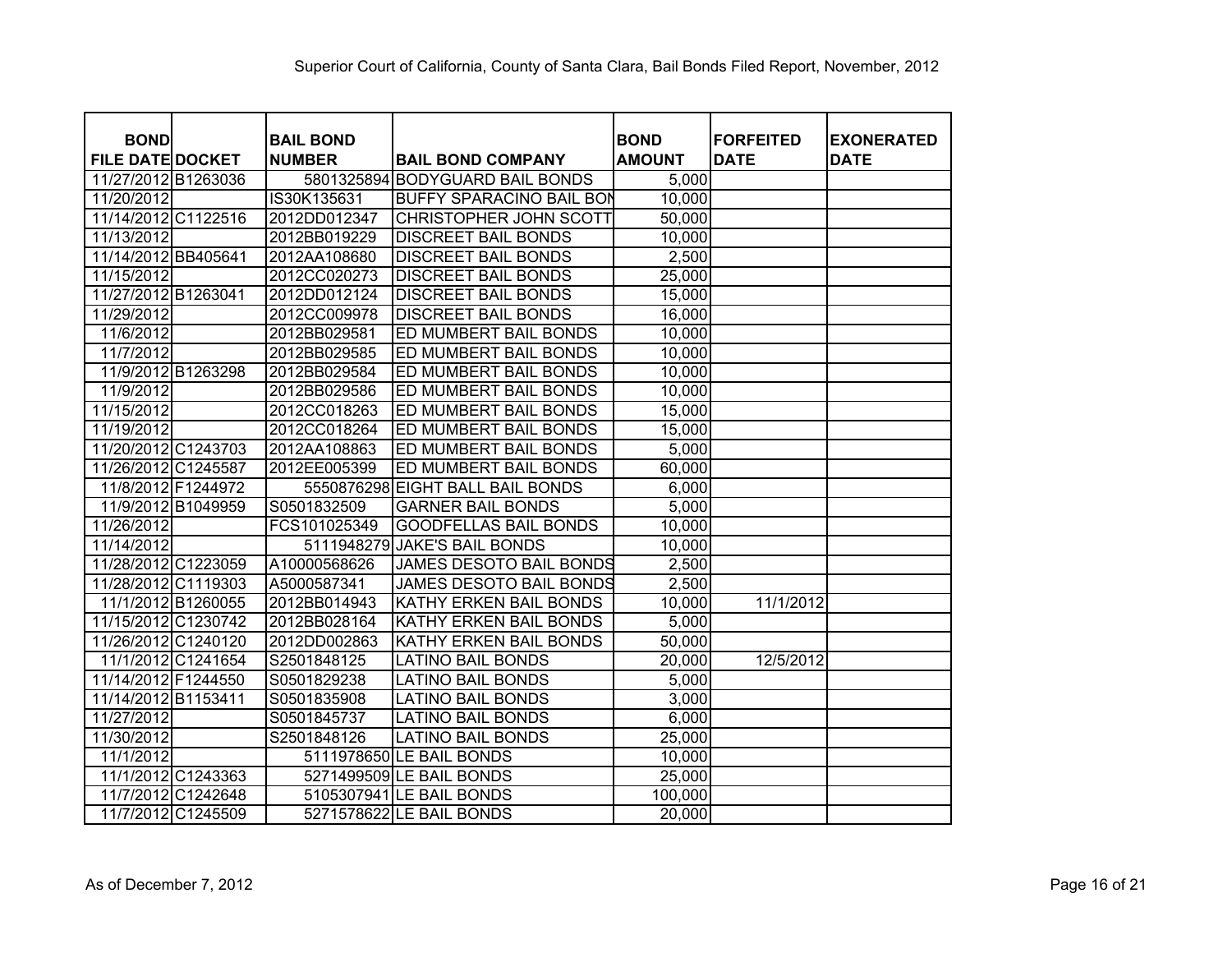| <b>BOND</b>             | <b>BAIL BOND</b> |                              | <b>BOND</b>   | <b>FORFEITED</b> | <b>EXONERATED</b> |
|-------------------------|------------------|------------------------------|---------------|------------------|-------------------|
| <b>FILE DATE DOCKET</b> | <b>NUMBER</b>    | <b>BAIL BOND COMPANY</b>     | <b>AMOUNT</b> | <b>DATE</b>      | <b>DATE</b>       |
| 11/7/2012 C1245509      |                  | 5271578635 LE BAIL BONDS     | 25,000        |                  |                   |
| 11/8/2012 C1240721      |                  | 5112039325 LE BAIL BONDS     | 10,000        |                  |                   |
| 11/9/2012               |                  | 5111905225 LE BAIL BONDS     | 10,000        |                  |                   |
| 11/9/2012 B1262570      |                  | 5111905238 LE BAIL BONDS     | 10,000        |                  |                   |
| 11/9/2012 C1245774      |                  | 5111951082 LE BAIL BONDS     | 11,000        |                  |                   |
| 11/9/2012 B1258179      |                  | 5271578619 LE BAIL BONDS     | 25,000        |                  |                   |
| 11/13/2012              |                  | 550896122 LE BAIL BONDS      | 40,000        |                  |                   |
| 11/13/2012              |                  | 5111951079 LE BAIL BONDS     | 10,000        |                  |                   |
| 11/13/2012              |                  | 5271499497 LE BAIL BONDS     | 25,000        |                  | 11/26/2012        |
| 11/13/2012 C1242701     |                  | 2012CC021497   LE BAIL BONDS | 10,000        |                  |                   |
| 11/14/2012 F1243524     |                  | 5550846680 LE BAIL BONDS     | 50,000        |                  |                   |
| 11/16/2012 C1243747     |                  | 5112039383 LE BAIL BONDS     | 5,000         |                  |                   |
| 11/19/2012 B1263559     |                  | 5111951053 LE BAIL BONDS     | 10,000        |                  |                   |
| 11/19/2012              |                  | 5271499484 LE BAIL BONDS     | 12,000        |                  |                   |
| 11/20/2012 C1245730     |                  | 5111951066 LE BAIL BONDS     | 10,000        |                  |                   |
| 11/20/2012              |                  | 5200083580 LE BAIL BONDS     | 5,000         |                  |                   |
| 11/20/2012 B1156920     |                  | 5271578606 LE BAIL BONDS     | 15,000        |                  |                   |
| 11/21/2012              |                  | 5112039396 LE BAIL BONDS     | 5,000         |                  |                   |
| 11/21/2012 C1240975     |                  | 5550896148 LE BAIL BONDS     | 50,000        |                  |                   |
| 11/26/2012 C1245430     |                  | 5105283052 LE BAIL BONDS     | 100,000       |                  |                   |
| 11/26/2012 B1045738     |                  | 5200083577 LE BAIL BONDS     | 1,000         |                  |                   |
| 11/27/2012 B1263660     |                  | 5271578594 LE BAIL BONDS     | 20,000        |                  |                   |
| 11/29/2012              | AS15K145281      | LE BAIL BONDS                | 10,000        |                  |                   |
| 11/1/2012 C1242655      | LX3010018589     | <b>LUNA BAIL BONDS</b>       | 21,000        |                  |                   |
| 11/1/2012 C1243363      | LX3010018790     | <b>LUNA BAIL BONDS</b>       | 25,000        |                  | 11/1/2012         |
| 11/5/2012 C1245628      | LX1510013114     | <b>LUNA BAIL BONDS</b>       | 10,000        |                  |                   |
| 11/5/2012               | LX1510018545     | <b>LUNA BAIL BONDS</b>       | 1,000         |                  |                   |
| 11/5/2012 C1245351      | LX25010018701    | <b>LUNA BAIL BONDS</b>       | 250,000       |                  |                   |
| 11/6/2012 C1243471      | LX25010018702    | <b>LUNA BAIL BONDS</b>       | 200,000       |                  |                   |
| 11/6/2012 C1242414      | LX3010018590     | <b>LUNA BAIL BONDS</b>       | 25,000        |                  |                   |
| 11/7/2012 C1242342      | LX10010018694    | <b>LUNA BAIL BONDS</b>       | 100,000       |                  |                   |
| 11/7/2012 C1244587      | LX1510018784     | <b>LUNA BAIL BONDS</b>       | 10,000        | 11/29/2012       |                   |
| 11/7/2012 C1228379      | LX3010018788     | <b>LUNA BAIL BONDS</b>       | 25,000        |                  |                   |
| 11/7/2012 C1235542      | LX7510008234     | <b>LUNA BAIL BONDS</b>       | 75,000        | 12/3/2012        |                   |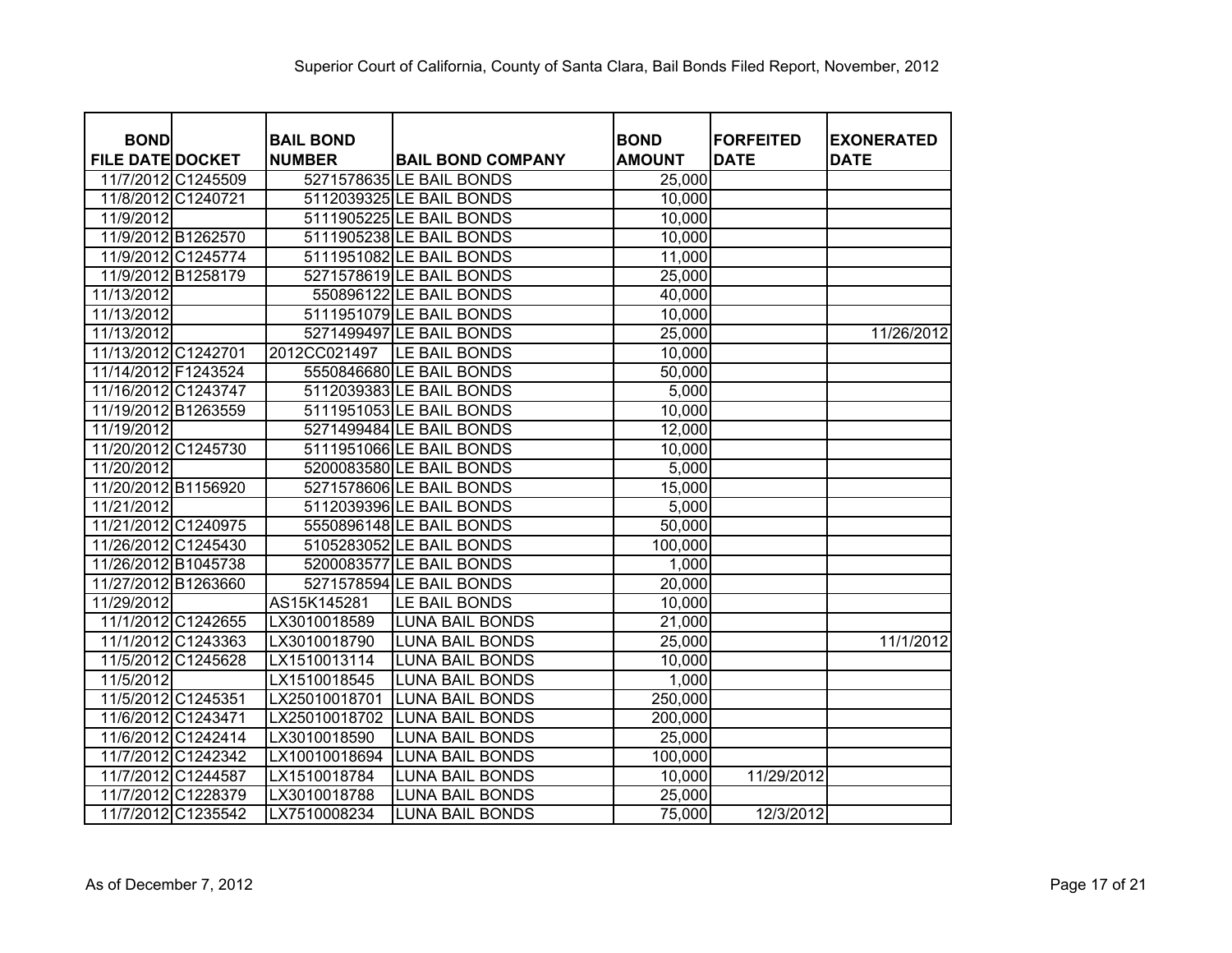| <b>BOND</b>             |               | <b>BAIL BOND</b> |                          | <b>BOND</b>   | <b>FORFEITED</b> | <b>EXONERATED</b> |
|-------------------------|---------------|------------------|--------------------------|---------------|------------------|-------------------|
| <b>FILE DATE DOCKET</b> | <b>NUMBER</b> |                  | <b>BAIL BOND COMPANY</b> | <b>AMOUNT</b> | <b>DATE</b>      | <b>DATE</b>       |
| 11/8/2012 F1244248      |               | LX5010018623     | <b>LUNA BAIL BONDS</b>   | 50,000        |                  |                   |
| 11/8/2012 C1243298      |               | LX710018498      | <b>LUNA BAIL BONDS</b>   | 6,000         |                  |                   |
| 11/9/2012 B1263692      |               | LX1510018546     | <b>LUNA BAIL BONDS</b>   | 10,000        |                  |                   |
| 11/13/2012 C1245401     |               | LX1510018783     | <b>LUNA BAIL BONDS</b>   | 15,000        |                  |                   |
| 11/13/2012 C1244730     |               | LX3010018610     | <b>LUNA BAIL BONDS</b>   | 25,000        |                  |                   |
| 11/13/2012 CC782064     |               | LX3010018611     | <b>LUNA BAIL BONDS</b>   | 30,000        |                  |                   |
| 11/14/2012 C1242044     |               | LX1510018538     | <b>LUNA BAIL BONDS</b>   | 10,000        |                  |                   |
| 11/14/2012 B1263353     |               | LX5010018645     | <b>LUNA BAIL BONDS</b>   | 50,000        |                  |                   |
| 11/16/2012 C1243634     |               | LX1510018551     | <b>LUNA BAIL BONDS</b>   | 15,000        |                  |                   |
| 11/16/2012 C1242730     |               | LX1510018571     | <b>LUNA BAIL BONDS</b>   | 15,000        |                  |                   |
| 11/16/2012 C1228770     |               | LX710018512      | <b>LUNA BAIL BONDS</b>   | 5,000         |                  |                   |
| 11/19/2012              |               | LX10010018699    | <b>LUNA BAIL BONDS</b>   | 100,000       |                  |                   |
| 11/19/2012              |               | LX1510018540     | <b>LUNA BAIL BONDS</b>   | 10,000        |                  |                   |
| 11/19/2012              |               | LX3010020521     | <b>LUNA BAIL BONDS</b>   | 25,000        |                  |                   |
| 11/19/2012              |               | LX3010020522     | <b>LUNA BAIL BONDS</b>   | 20,000        |                  |                   |
| 11/21/2012 C1244979     |               | LX10010018697    | <b>LUNA BAIL BONDS</b>   | 100,000       |                  |                   |
| 11/21/2012              |               | LX1510020516     | <b>LUNA BAIL BONDS</b>   | 15,000        |                  |                   |
| 11/21/2012 C1234647     |               | LX25010020532    | <b>LUNA BAIL BONDS</b>   | 160,000       |                  |                   |
| C1114017<br>11/21/2012  |               | LX710018505      | <b>LUNA BAIL BONDS</b>   | 5,000         |                  |                   |
| 11/26/2012              |               | LX1510020518     | <b>LUNA BAIL BONDS</b>   | 15,000        |                  |                   |
| 11/26/2012              |               | LX1510020626     | <b>LUNA BAIL BONDS</b>   | 10,000        |                  |                   |
| 11/26/2012              |               | LX7510014685     | <b>LUNA BAIL BONDS</b>   | 57,000        |                  |                   |
| 11/26/2012 C1245144     |               | LX7510020683     | <b>LUNA BAIL BONDS</b>   | 75,000        |                  | 12/4/2012         |
| 11/27/2012              |               | LX1510020517     | <b>LUNA BAIL BONDS</b>   | 10,000        |                  |                   |
| 11/27/2012 B1263495     |               | LX1510020627     | <b>LUNA BAIL BONDS</b>   | 10,000        |                  | 12/3/2012         |
| 11/27/2012 F1243627     |               | LX1510020672     | <b>LUNA BAIL BONDS</b>   | 5,000         |                  |                   |
| 11/27/2012              |               | LX3010020674     | <b>LUNA BAIL BONDS</b>   | 25,000        |                  |                   |
| 11/27/2012              |               | LX710020515      | <b>LUNA BAIL BONDS</b>   | 5,000         |                  |                   |
| 11/28/2012 C1243873     |               | LX710016338      | <b>LUNA BAIL BONDS</b>   | 5,000         |                  |                   |
| 11/28/2012 C1243704     |               | LX710020514      | <b>LUNA BAIL BONDS</b>   | 5,000         |                  |                   |
| 11/29/2012 BB941610     |               | LX3010018786     | <b>LUNA BAIL BONDS</b>   | 10,000        |                  |                   |
| 11/29/2012 F1244904     |               | LX5010018621     | <b>LUNA BAIL BONDS</b>   | 35,000        |                  |                   |
| 11/30/2012              |               | LX1510020670     | <b>LUNA BAIL BONDS</b>   | 10,000        |                  |                   |
| 11/1/2012 C1243931      |               | IS50K81337       | METRO ONE, INC           | 50,000        |                  |                   |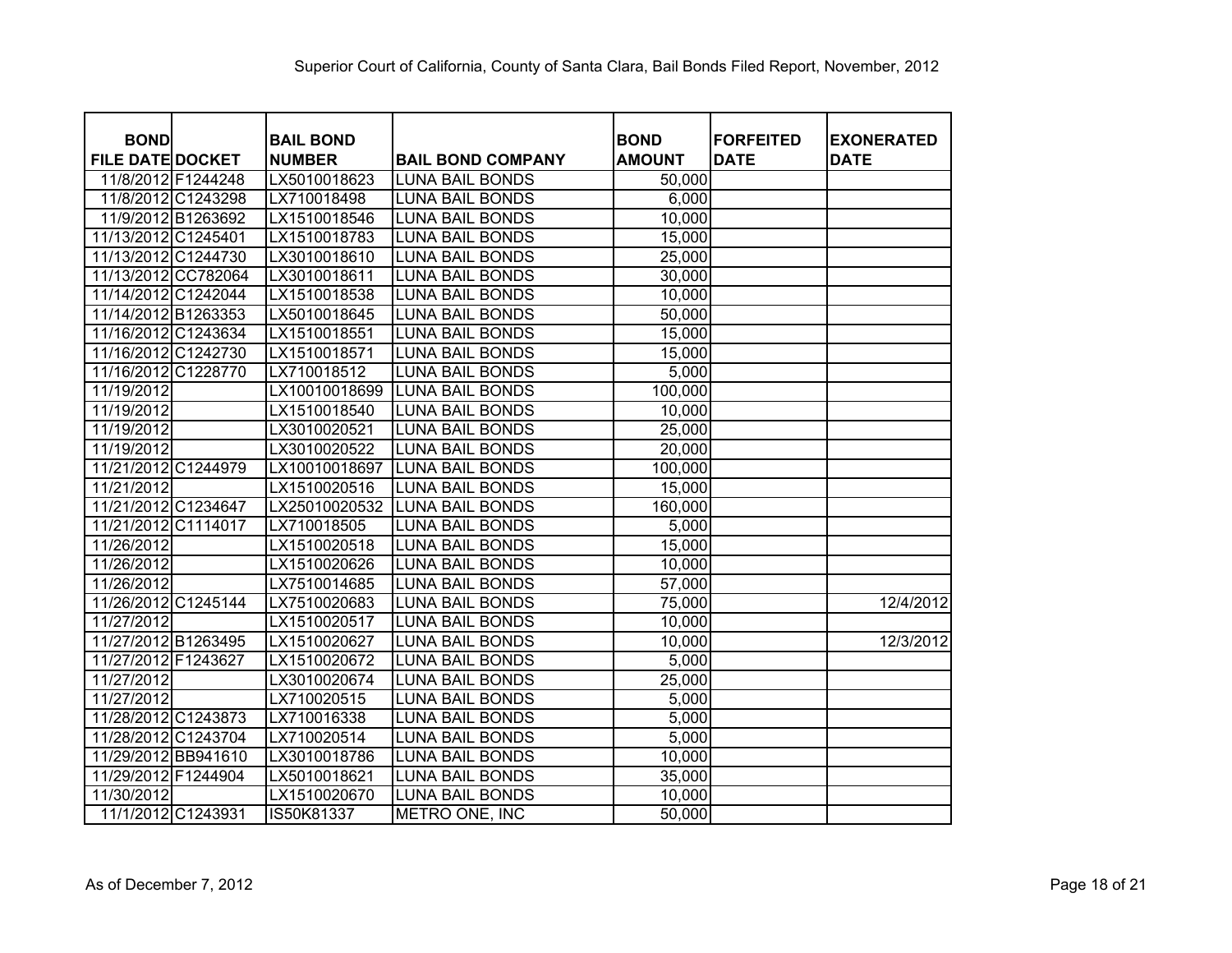| <b>BOND</b>             | <b>BAIL BOND</b> |                                  | <b>BOND</b>   | <b>FORFEITED</b> | <b>EXONERATED</b> |
|-------------------------|------------------|----------------------------------|---------------|------------------|-------------------|
| <b>FILE DATE DOCKET</b> | <b>NUMBER</b>    | <b>BAIL BOND COMPANY</b>         | <b>AMOUNT</b> | <b>DATE</b>      | <b>DATE</b>       |
| 11/26/2012 C1239174     | IS50K81343       | <b>METRO ONE, INC</b>            | 6,000         |                  |                   |
| 11/29/2012              | A302129107       | <b>NOBLE BAIL BONDS</b>          | 10,000        |                  |                   |
| 11/14/2012 CC897465     | S1001959410      | <b>OUT NOW BAIL BONDS</b>        | 10,000        |                  | 12/4/2012         |
| 11/14/2012 B1154836     | S2501971666      | <b>OUT NOW BAIL BONDS</b>        | 20,000        |                  |                   |
| 11/5/2012               | 2012AA109288     | PACIFIC COAST BAIL BONDS         | 5,000         |                  |                   |
| 11/5/2012 F1140608      | 2012AA112263     | PACIFIC COAST BAIL BONDS         | 1,000         |                  |                   |
| 11/5/2012               | 2012BB032755     | PACIFIC COAST BAIL BONDS         | 10,000        |                  |                   |
| 11/5/2012 C1244223      | 2012DD011916     | PACIFIC COAST BAIL BONDS         | 25,000        | 11/6/2012        |                   |
| 11/6/2012 F1244905      | 2012BB032756     | PACIFIC COAST BAIL BONDS         | 10,000        |                  |                   |
| 11/9/2012 F1244592      | 2012BB032757     | PACIFIC COAST BAIL BONDS         | 5,000         |                  |                   |
| 11/13/2012              | 2012BB032758     | PACIFIC COAST BAIL BONDS         | 10,000        |                  |                   |
| 11/13/2012              | 2012CC021491     | PACIFIC COAST BAIL BONDS         | 15,000        |                  |                   |
| 11/13/2012 C1244393     | 2012DD012364     | PACIFIC COAST BAIL BONDS         | 50,000        |                  |                   |
| 11/15/2012              | 2012CC021496     | PACIFIC COAST BAIL BONDS         | 25,000        |                  |                   |
| 11/20/2012 C1243749     | 2012FF000749     | PACIFIC COAST BAIL BONDS         | 5,000         |                  |                   |
| 11/21/2012 F1244627     | 2012AA104288     | PACIFIC COAST BAIL BONDS         | 5,000         |                  |                   |
| 11/21/2012 C1233512     | 2012AA115217     | PACIFIC COAST BAIL BONDS         | 5,000         |                  |                   |
| 11/21/2012 C1242919     | 2012BB033625     | PACIFIC COAST BAIL BONDS         | 5,000         |                  |                   |
| 11/26/2012 C1245319     | 2012DD012797     | PACIFIC COAST BAIL BONDS         | 50,000        |                  |                   |
| 11/27/2012              | 2012CC022238     | PACIFIC COAST BAIL BONDS         | 10,000        |                  |                   |
| 11/27/2012 F1243253     | 2012DD012795     | PACIFIC COAST BAIL BONDS         | 35,000        |                  | 11/29/2012        |
| 11/29/2012 C1245761     | 2012EE005779     | PACIFIC COAST BAIL BONDS         | 25,000        |                  |                   |
| 11/29/2012              | 2012EE005967     | PACIFIC COAST BAIL BONDS         | 30,000        |                  |                   |
| 11/30/2012 C1239984     | 2012BB033247     | PACIFIC COAST BAIL BONDS         | 7,500         |                  |                   |
| 11/30/2012              | 2012EE005968     | PACIFIC COAST BAIL BONDS         | 10,000        |                  |                   |
| 11/5/2012 C1245060      | 2012CC019045     | <b>RAMIREZ BAIL BONDS</b>        | 30,000        |                  |                   |
| 11/14/2012 F1242862     | 2012CC018925     | <b>RAMIREZ BAIL BONDS</b>        | 6,000         |                  |                   |
| 11/2/2012 C1241196      |                  | 5271513977 REASONABLE BAIL BONDS | 25,000        |                  |                   |
| 11/19/2012              |                  | 5271580665 REASONABLE BAIL BONDS | 15,000        |                  |                   |
| 11/19/2012 C1238894     |                  | 5550897637 REASONABLE BAIL BONDS | 50,000        |                  |                   |
| 11/19/2012 C1238894     |                  | 5550897640 REASONABLE BAIL BONDS | 50,000        |                  |                   |
| 11/5/2012 C1090751      | AS15K141881      | SANTA CRUZ BAIL BONDS            | 5,000         |                  |                   |
| 11/26/2012 C1243353     | 2012BB005550     | <b>TALIEN BAIL BONDS</b>         | 7,500         |                  |                   |
| 11/6/2012               | 2012DD012091     | <b>TAPOUT BAIL BONDS</b>         | 5,000         |                  |                   |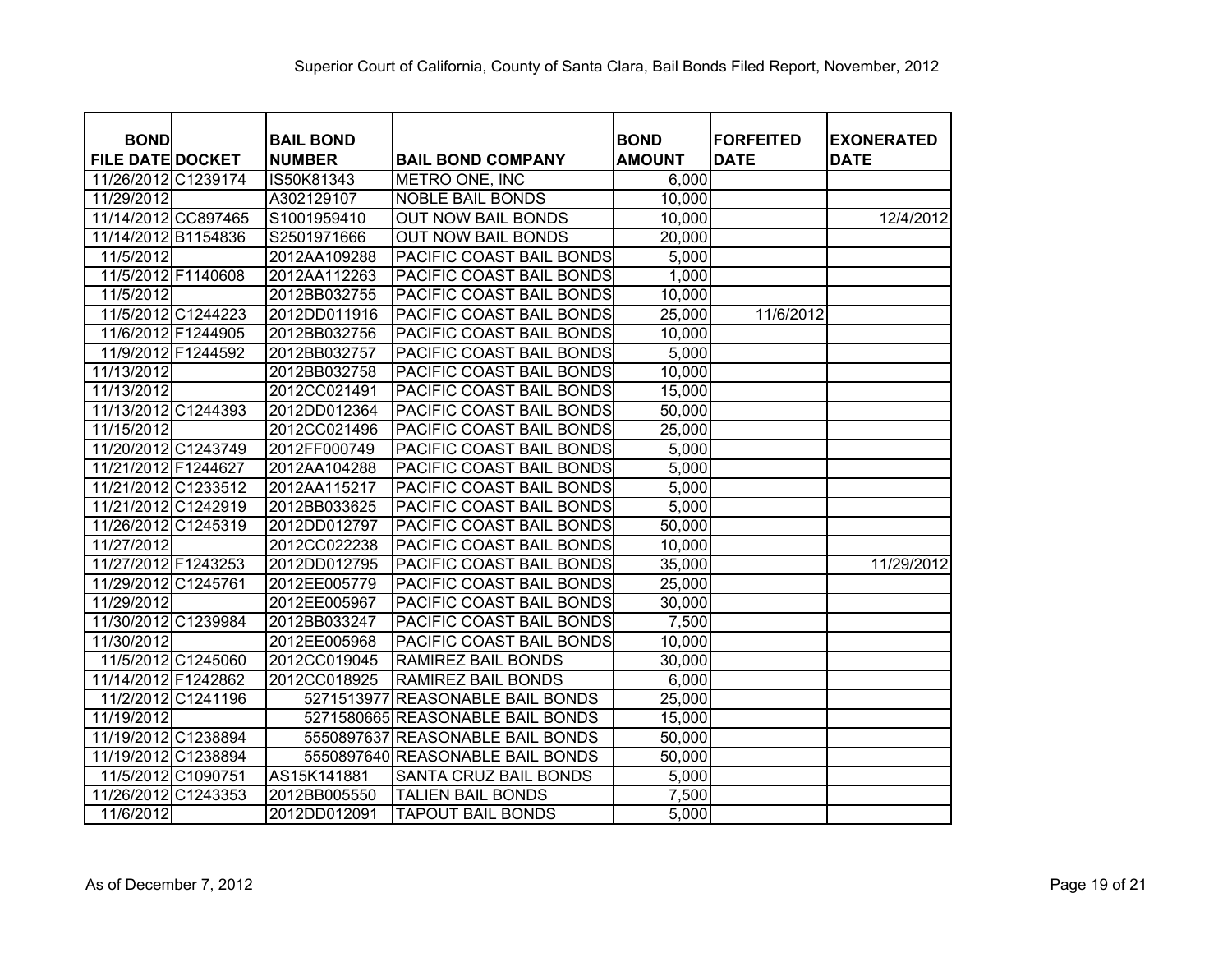| <b>BOND</b>             | <b>BAIL BOND</b> |                                | <b>BOND</b>   | <b>FORFEITED</b> | <b>EXONERATED</b> |
|-------------------------|------------------|--------------------------------|---------------|------------------|-------------------|
| <b>FILE DATE DOCKET</b> | <b>NUMBER</b>    | <b>BAIL BOND COMPANY</b>       | <b>AMOUNT</b> | <b>DATE</b>      | <b>DATE</b>       |
| 11/8/2012 C1240579      | 2012CC020277     | <b>TAPOUT BAIL BONDS</b>       | 5,000         |                  |                   |
| 11/13/2012              | 2012BB030194     | <b>TAPOUT BAIL BONDS</b>       | 10,000        |                  |                   |
| 11/14/2012              | 2012FF000831     | <b>TAPOUT BAIL BONDS</b>       | 111,000       |                  |                   |
| 11/14/2012 F1242629     | 2012FF000832     | <b>TAPOUT BAIL BONDS</b>       | 250,000       |                  |                   |
| 11/15/2012 C1237182     | 2012EE005216     | <b>TAPOUT BAIL BONDS</b>       | 100,000       |                  |                   |
| 11/26/2012              | 2012DD007488     | <b>TAPOUT BAIL BONDS</b>       | 20,000        |                  |                   |
| 11/27/2012              | 2012BB006644     | <b>TAPOUT BAIL BONDS</b>       | 10,250        |                  |                   |
| 11/28/2012 C1243633     | 2012BB033244     | <b>TAPOUT BAIL BONDS</b>       | 5,000         |                  |                   |
| 11/28/2012 C1121064     | 2012CC004304     | <b>TAPOUT BAIL BONDS</b>       | 25,000        |                  |                   |
| 11/15/2012              | IS30K131998      | <b>TEDD WALLACE BAIL BONDS</b> | 25,000        |                  |                   |
| 11/2/2012 C1238246      | AS15K145269      | THANG VO BAIL BONDS            | 5,000         |                  |                   |
| 11/26/2012              | AS50K41535       | THANG VO BAIL BONDS            | 40,000        |                  |                   |
| 11/21/2012              | 2012CC003803     | <b>VALENCIA BAIL BONDS</b>     | 25,000        |                  |                   |
| 11/6/2012 C1243472      | LX3010018494     | <b>VERONICA MELERO BAIL BO</b> | 25,000        |                  |                   |
| 11/6/2012 C1245791      | LX3010018588     | <b>VERONICA MELERO BAIL BO</b> | 20,000        |                  |                   |
| 11/7/2012 B1263257      | LX10010016678    | VERONICA MELERO BAIL BO        | 100,000       |                  |                   |
| 11/15/2012 C1244364     | LX50010018796    | <b>VERONICA MELERO BAIL BO</b> | 300,000       |                  |                   |
| 11/29/2012 C1243954     | LX1510018491     | VERONICA MELERO BAIL BO        | 10,000        |                  |                   |
| 11/1/2012 C1119552      | A72264042        | VU BAIL BONDS                  | 5,000         |                  |                   |
| 11/2/2012 C1244891      | A152185944       | <b>VU BAIL BONDS</b>           | 10,000        |                  |                   |
| 11/5/2012               | A152185945       | VU BAIL BONDS                  | 10,000        |                  |                   |
| 11/5/2012               | A152185952       | <b>VU BAIL BONDS</b>           | 10,000        |                  |                   |
| 11/5/2012 C1197888      | A302131954       | <b>VU BAIL BONDS</b>           | 20,000        |                  |                   |
| 11/6/2012 C1225892      | A72264041        | <b>VU BAIL BONDS</b>           | 5,000         |                  |                   |
| 11/9/2012 C1245775      | A72264040        | <b>VU BAIL BONDS</b>           | 5,000         |                  |                   |
| 11/13/2012              | AUL2086409       | <b>VU BAIL BONDS</b>           | 40,000        |                  |                   |
| 11/14/2012 B1263031     | A72264039        | <b>VU BAIL BONDS</b>           | 5,000         |                  |                   |
| 11/19/2012              | A302131953       | <b>VU BAIL BONDS</b>           | 25,000        |                  | 11/29/2012        |
| 11/19/2012              | A302131963       | <b>VU BAIL BONDS</b>           | 10,000        |                  |                   |
| 11/26/2012              | A302132919       | <b>VU BAIL BONDS</b>           | 25,000        |                  |                   |
| 11/26/2012 C1243711     | A72264033        | <b>VU BAIL BONDS</b>           | 5,000         |                  |                   |
| 11/26/2012 C1236508     | A72264034        | <b>VU BAIL BONDS</b>           | 3,000         |                  |                   |
| 11/26/2012 C1243629     | A72266126        | <b>VU BAIL BONDS</b>           | 5,000         |                  |                   |
| 11/27/2012              | A152187232       | <b>VU BAIL BONDS</b>           | 10,000        |                  |                   |